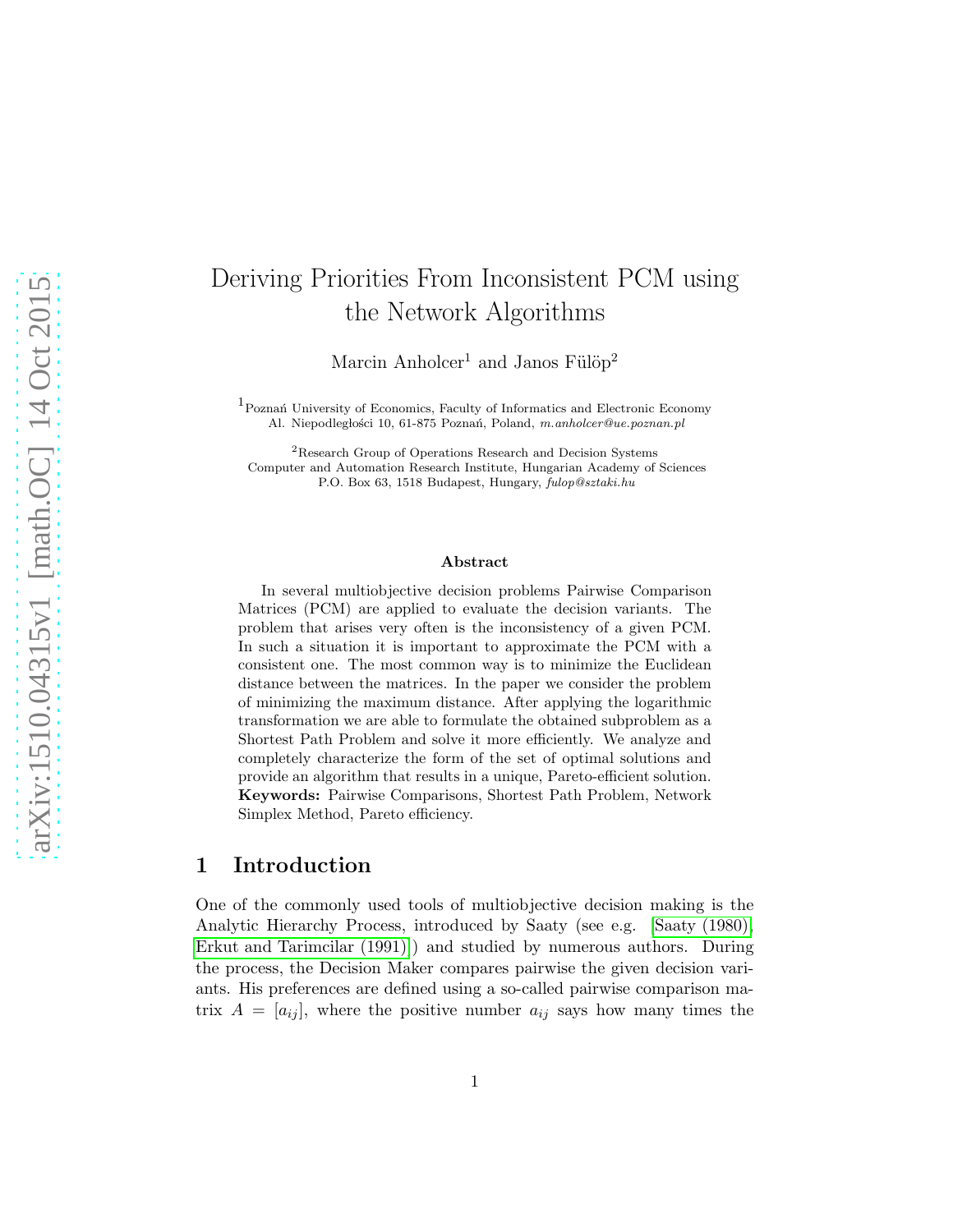variant i is better than the variant j. In order to make the preferences consistent, the values of  $a_{ij}$ ,  $i = 1, 2, \ldots, n$ ,  $j = 1, 2, \ldots, n$  should satisfy the following conditions:

<span id="page-1-0"></span>
$$
a_{ji} = \frac{1}{a_{ij}}
$$
 for  $i, j = 1, 2, ..., n,$  (1)

$$
a_{ij}a_{jk} = a_{ik} \text{ for } i, j, k = 1, 2, ..., n.
$$
 (2)

The matrix A defining consistent preferences is also called consistent. The condition [\(1\)](#page-1-0) is usually satisfied, since one may ask the Decision Maker to fill only the part of matrix over the diagonal and then calculate the remaining elements as the reciprocals of the introduced numbers. The condition [\(2\)](#page-1-0) is unfortunately more difficult to fulfill and is the usually the source of the inconsistency.

It can be proved (see e.g. [Saaty  $(1980)$ ]) that A is consistent if and only if there exists a vector  $v = (v_1, v_2, \dots, v_n)$  with positive entries such that

<span id="page-1-1"></span>
$$
a_{ij} = \frac{v_i}{v_j}
$$
 for  $i, j = 1, 2, ..., n$ . (3)

The elements of  $v$  are interpreted as the weights expressing the priorities of the decision variants. Finding their values is essential for analyzing the preferences of the Decision Maker. Of course if some vector  $v$  satisfies [\(3\)](#page-1-1), then so does the vector  $\lambda v$  for every  $\lambda > 0$ .

# 2 Problem formulation

In the real life problems the matrix  $A$  is usually inconsistent, so it is impossible to find any vector  $v$  satisfying  $(3)$ , as it does not exist. The goal is to find the vector v that defines the matrix B of the entries  $v_i/v_j$  which is the closest one to A in some sense. In addition to this approximation problem, we are also interested in finding a (Pareto) efficient solution of the following vector optimization problem (see e.g. [\[Blanquero, Carrizosa and Conde \(2006\)\]](#page-21-0)):

<span id="page-1-2"></span>
$$
\min_{v \in R_{++}^n} \left( \left| a_{ij} - \frac{v_i}{v_j} \right| \right). \tag{4}
$$

There are many methods for solving the problem of approximating the matrix A by a consistent matrix B generated by a suitable vector  $v$  of weights. Saaty proposed the principal eigenvector of  $A$  for using as  $v$ . He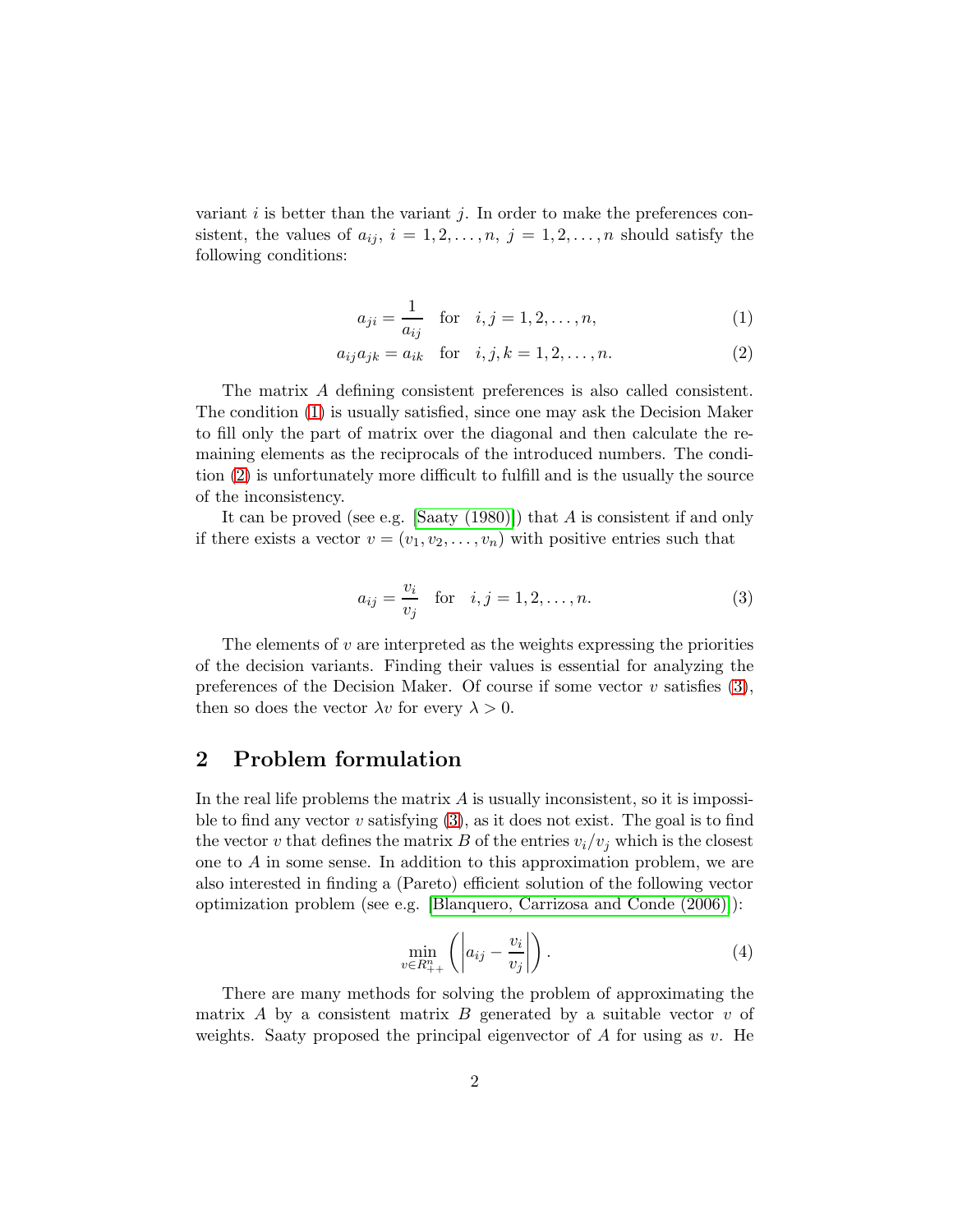also introduced an inconsistency index based on the maximal eigenvalue. See [\[Saaty \(1980\)\]](#page-23-0) for the details.

Another approach is to minimize the average error of the approximation. One of the most popular measures is the square mean calculated according to the formula

$$
G_2(A, v) = \left[\frac{1}{n^2} \sum_{i=1}^n \sum_{j=1}^n \left(a_{ij} - \frac{v_i}{v_j}\right)^2\right]^{1/2},
$$
\n(5)

and its minimization is equivalent to the Least Squares Method (LSM)  $[Bozóki (2008), Fülöp (2008)].$ 

Beside the one proposed in [\[Saaty \(1980\)\]](#page-23-0), further methods of measuring the inconsistency were introduced and analyzed, e.g., in [\[Chu et al. \(1979\),](#page-22-1) [Koczkodaj \(1993\),](#page-23-2) [Anholcer et al.\(2011\),](#page-21-2) Bozóki (2008), Fülöp et al. (2010), Bozóki and Rapcsák (2008), [Mogi and Shinohara \(2009\),](#page-23-4) [Brunelli and Fedrizzi \(2014\)\]](#page-22-3). For a positive matrix A, a statistical and axiomatic approach leading to the geometric means solution were used in [\[Hovanov et al.\(2008\)\]](#page-23-5). Some simulation experiments comparing different inconsistency measures have been performed by [\[Mogi and Shinohara \(2009\)\]](#page-23-4). In the latter paper the authors also considered the case of the general mean which can be defined, for  $p > 0$ , as

$$
G_p(A, v) = \left[\frac{1}{n^2} \sum_{i=1}^n \sum_{j=1}^n \left| a_{ij} - \frac{v_i}{v_j} \right|^p \right]^{1/p}.
$$
 (6)

Beside the case  $p = 2$  mentioned above, the cases  $p = 1$  and  $p \rightarrow$  $\infty$  leading to the arithmetic mean and the maximum norm, respectively, seem to be the most important, but further cases are also considered in [\[Mogi and Shinohara \(2009\)\]](#page-23-4).

A survey of the methods of deriving the priorities can be found in [\[Choo and Wedley \(2004\)\]](#page-22-4). The authors compare the performance of almost 20 different methods. Also, a shorter survey can be found in [\[Lin \(2007\)\]](#page-23-6). Here the author studies in particular the preference weighted least square (PWLS) method, which leads to a convex programming optimization problem (more general version of this method is also studied in  $[Dopazo]$  and González-Pachón  $(2003)]$ ). The convexity of the optimization problems is not always guaranteed. For example, LSM may lead to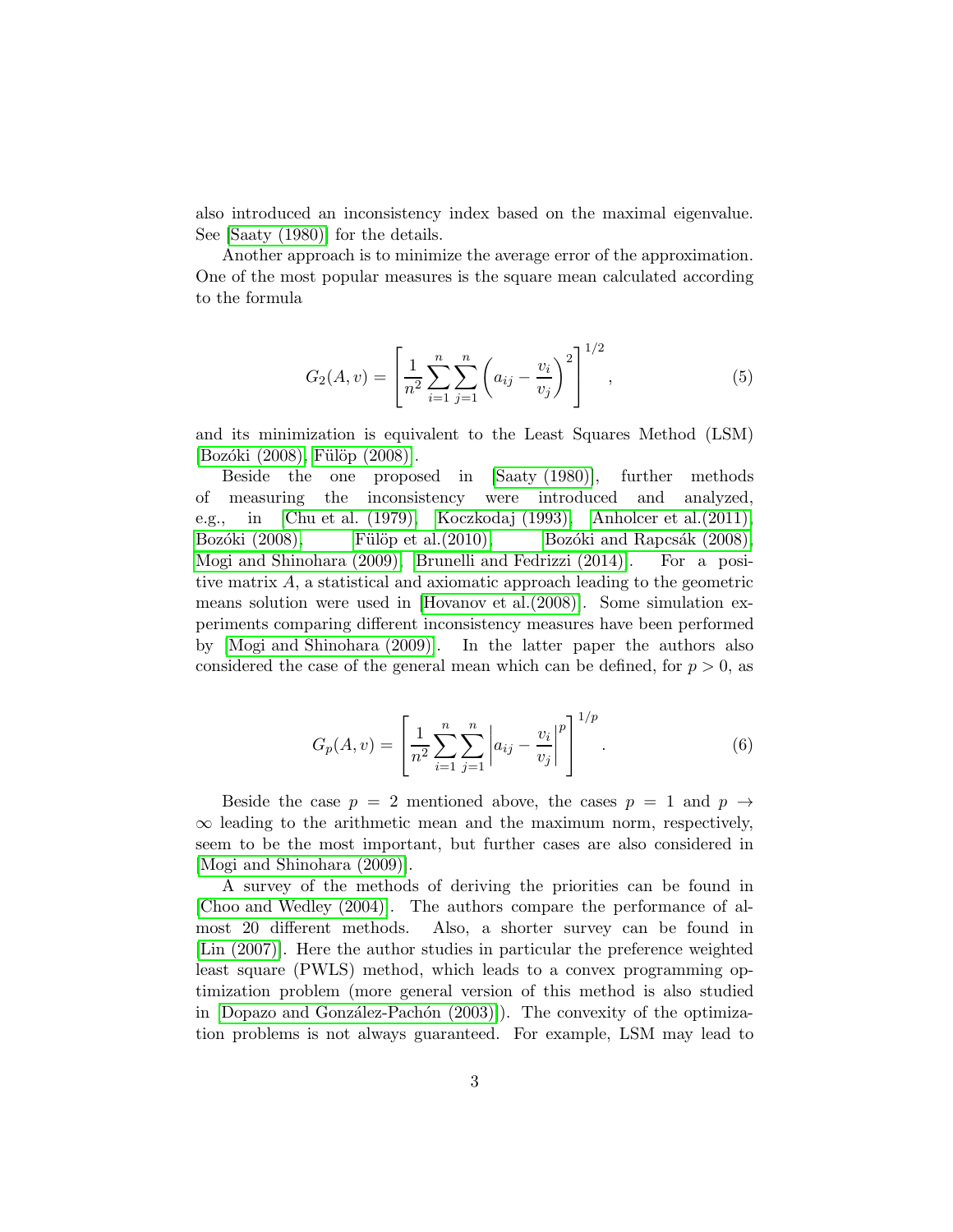nonconvex problems, which makes the solving process more elaborate and time-consuming. Standard global optimization methods were proposed in [\[Carrizosa and Messine \(2007\)\]](#page-22-6) and [Fülöp (2008)] for solving these difficult, multi-modal problems. See also [Bozóki (2008)] for another approach.

In [\[Blanquero, Carrizosa and Conde \(2006\)\]](#page-21-0) a framework was presented for testing the ability of the methods to provide a Pareto-optimal solution for [\(4\)](#page-1-2). In particular it is shown that the principal eigenvector method is not always effective, namely, in case of some PC matrices it results in a solution which is not Pareto-optimal. See also  $\left[$ Bozóki  $(2014)\right]$  for further achievements on this topic. In this paper we study a method that always results in a Pareto-optimal solution.

Our method concerns the  $G_{\infty}$  variant of the generalized mean, where, for the sake of simplicity, we omit the constant  $1/n^2$  from the objective function. In [\[Choo and Wedley \(2004\)\]](#page-22-4) this measure and the corresponding method is called as *least worst absolute error* (LWAE). To be more specific, we want to solve the following problem:

<span id="page-3-0"></span>
$$
\min G_{\infty}(A, v) = \max_{1 \le i, j \le n} \left| a_{ij} - \frac{v_i}{v_j} \right|,
$$
\n<sup>(7)</sup>

$$
v_1 = 1,\t\t(8)
$$

$$
v_j > 0, \quad j = 1, 2, \dots, n. \tag{9}
$$

The constraint  $v_1 = 1$  has been introduced in order to normalize the vector v. If some v is the solution to the above problem, then so does  $\lambda v$  is for every  $\lambda > 0$ , yielding the same objective function value. Other normalizing constraints have been used in other papers, see e.g. [\[Anholcer et al.\(2011\),](#page-21-2) Bozóki (2008), Fülöp (2008)].

In the form of  $(7)-(9)$  $(7)-(9)$ , the problem seems to be a difficult optimization problem since the objective function is not convex, thus no local search algorithm may be applied in order to find the global optimum. However, some transformations allow us to solve this problem efficiently. In Section [3](#page-4-0) we provide a new solution method, using the logarithmic transformation on the problem and a network algorithm, as well as a root finding algorithm. In Section [4](#page-11-0) we characterize the set of optimal solutions and give sufficient and necessary conditions for the optimum to be unique. Moreover, we provide and justify a method for comparing the optimal solutions, and provide an algorithm that results in a unique solution. Although not every solution of  $(7)-(9)$  $(7)-(9)$  $(7)-(9)$  must be efficient, we prove that in the set of optimal solutions there is always a Pareto-optimal one, which is found by our method.

We finish the paper with computational experiments and conclusions.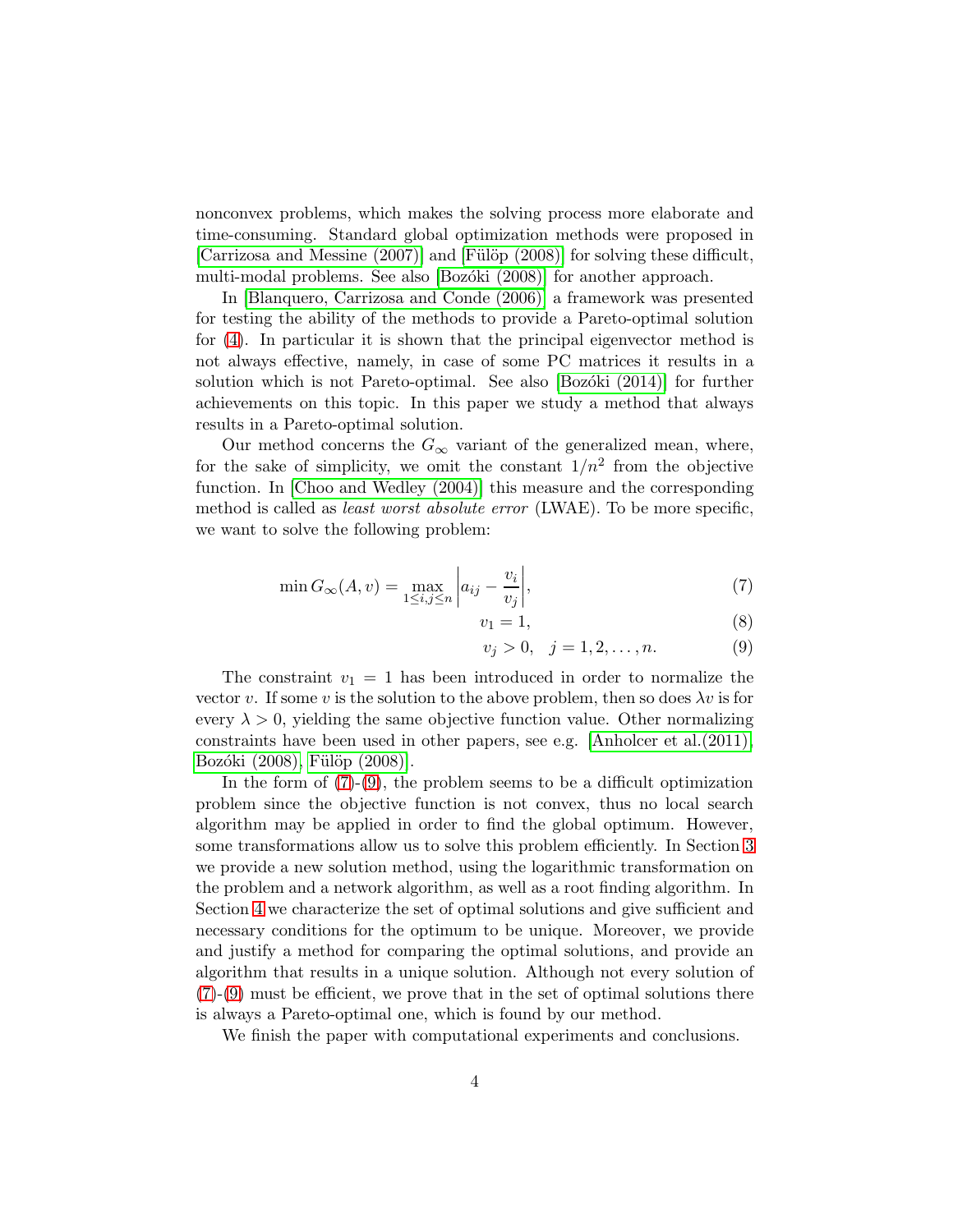# <span id="page-4-0"></span>3 New algorithm for the LWAE problem

A solution method to the problem [\(7\)](#page-3-0)-[\(9\)](#page-3-0) was proposed in [\[Anholcer \(2012\)\]](#page-21-3). The problem has been reformulated as follows, using an additional variable *z* replacing  $G_{\infty}(A, v)$ :

<span id="page-4-2"></span>
$$
\min z \tag{10}
$$

$$
\left| a_{ij} - \frac{v_i}{v_j} \right| \le z, \quad i, j = 1, 2, \dots, n \tag{11}
$$

$$
v_1 = 1,\t\t(12)
$$

$$
v_j > 0, \quad j = 1, 2, \dots, n. \tag{13}
$$

Then the parametrization of  $z$  has been performed. The main algorithm has the form of a bisection method on the variable  $z$ , while the subproblem for given z, solved at every step, is the following linear programming problem. In [\[Anholcer \(2012\)\]](#page-21-3) the modified simplex method was used to solve it. The problem under consideration was used to find any feasible solution of the linear system

<span id="page-4-1"></span>
$$
-v_i + (a_{ij} - z)v_j \le 0, \ 1 \le i < j \le n,\tag{14}
$$

$$
-v_i + \frac{v_j}{a_{ji} + z} \le 0, \ 1 \le i < j \le n,\tag{15}
$$

$$
\frac{v_i}{a_{ij} + z} - v_j \le 0, \ 1 \le i < j \le n,\tag{16}
$$

$$
(a_{ji} - z)v_i - v_j \le 0, \ 1 \le i < j \le n,\tag{17}
$$

$$
v_j > 0, \ j = 1, \dots, n,\tag{18}
$$

$$
v_1 = 1,\t\t(19)
$$

or to determine that it has no solution. However, using the similar transformation as in  $[Fill\ddot{\circ}p(2008)]$ , we are able to find an instance of the Shortest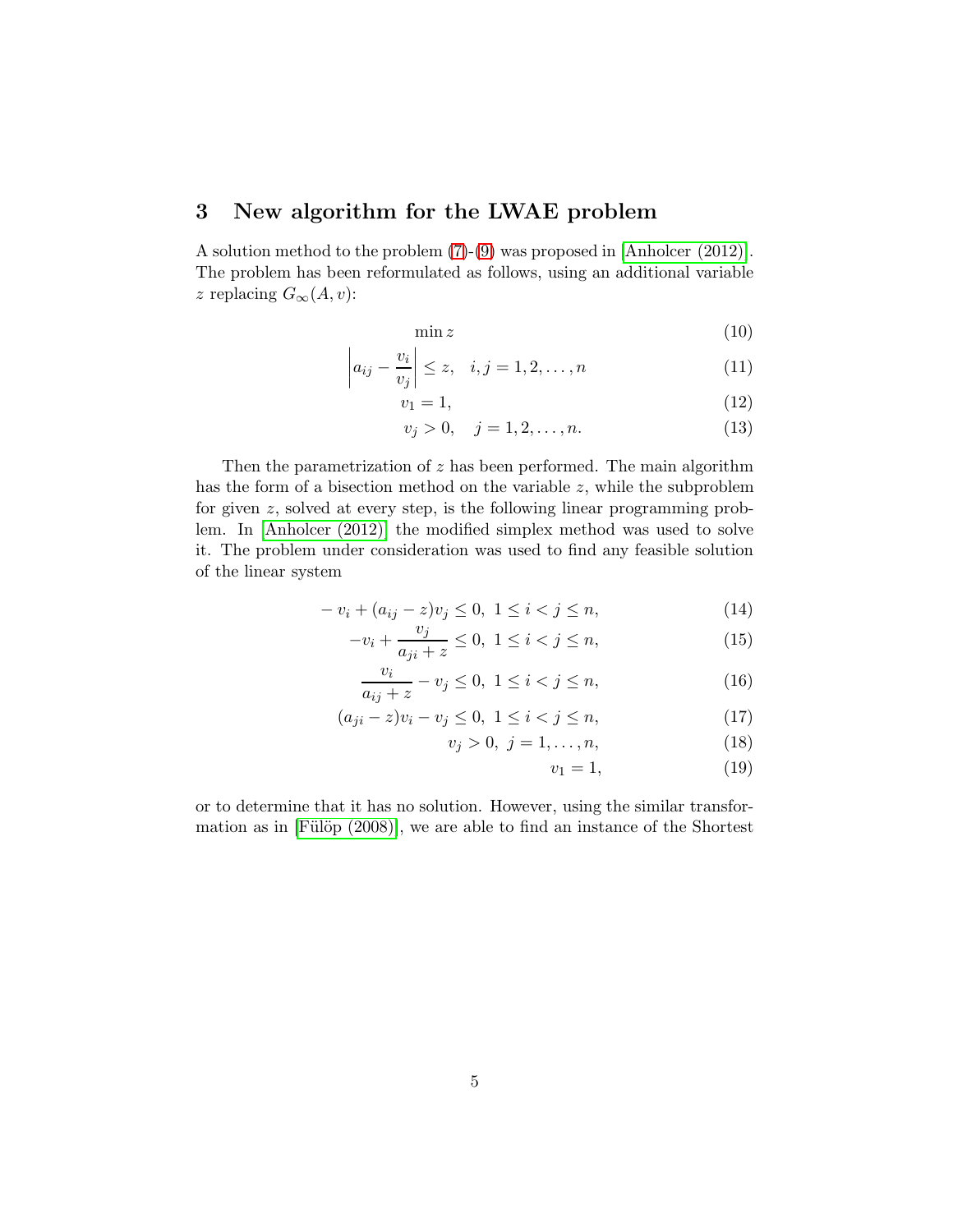Path Problem that may be used for the same purpose. The problem [\(14\)](#page-4-1)- [\(19\)](#page-4-1) can be then rewritten as follows:

<span id="page-5-0"></span>
$$
\frac{v_i}{v_j} \ge (a_{ij} - z), \ 1 \le i < j \le n,\tag{20}
$$

$$
\frac{v_i}{v_j} \ge \frac{1}{a_{ji} + z}, \ 1 \le i < j \le n,\tag{21}
$$

$$
\frac{v_j}{v_i} \ge \frac{1}{a_{ij} + z}, \ 1 \le i < j \le n,\tag{22}
$$

$$
\frac{v_j}{v_i} \ge (a_{ji} - z), \ 1 \le i < j \le n,\tag{23}
$$

$$
v_j > 0, \ j = 1, \dots, n,\tag{24}
$$

$$
v_1 = 1.\t\t(25)
$$

We use the following substitution:

$$
w_j = \ln v_j, \ j = 1, \dots, n. \tag{26}
$$

In this way we can reformulate  $(20-(25))$  as follows:

<span id="page-5-1"></span>
$$
w_j - w_i \le -\ln \max\{a_{ij} - z, \frac{1}{a_{ji} + z}\} = l_{ij}, \ 1 \le i < j \le n,\tag{27}
$$

$$
w_i - w_j \le -\ln \max\{a_{ji} - z, \frac{1}{a_{ij} + z}\} = l_{ji}, \ 1 \le i < j \le n,\tag{28}
$$

$$
w_1 = 0.\t(29)
$$

We consider the version of the Shortest Path Problem, where the lengths of the arcs can be negative. Assume that the underlying network  $N = N(z)$ is a complete digraph of the nodes  $\{1, \ldots, n\}$ , the length of the arc  $(i, j)$  is equal to  $l_{ij}$  and we are looking for the shortest paths from the node 1 to all the remaining nodes.

#### <span id="page-5-2"></span>Proposition 3.1. *Two following statements are true.*

*1. If there is no negative cycle in the network*  $N$ *, then let*  $d_j$  *denote the shortest distance from node* 1 *to node* j*. The vector of the components*

$$
w_j = d_j, \ j = 1, \dots, n,
$$
\n(30)

*is a solution to the system [\(27\)](#page-5-1)-[\(29\)](#page-5-1).*

*2. If there exists a negative cycle in* N*, then the system [\(27\)](#page-5-1)-[\(29\)](#page-5-1) is inconsistent.*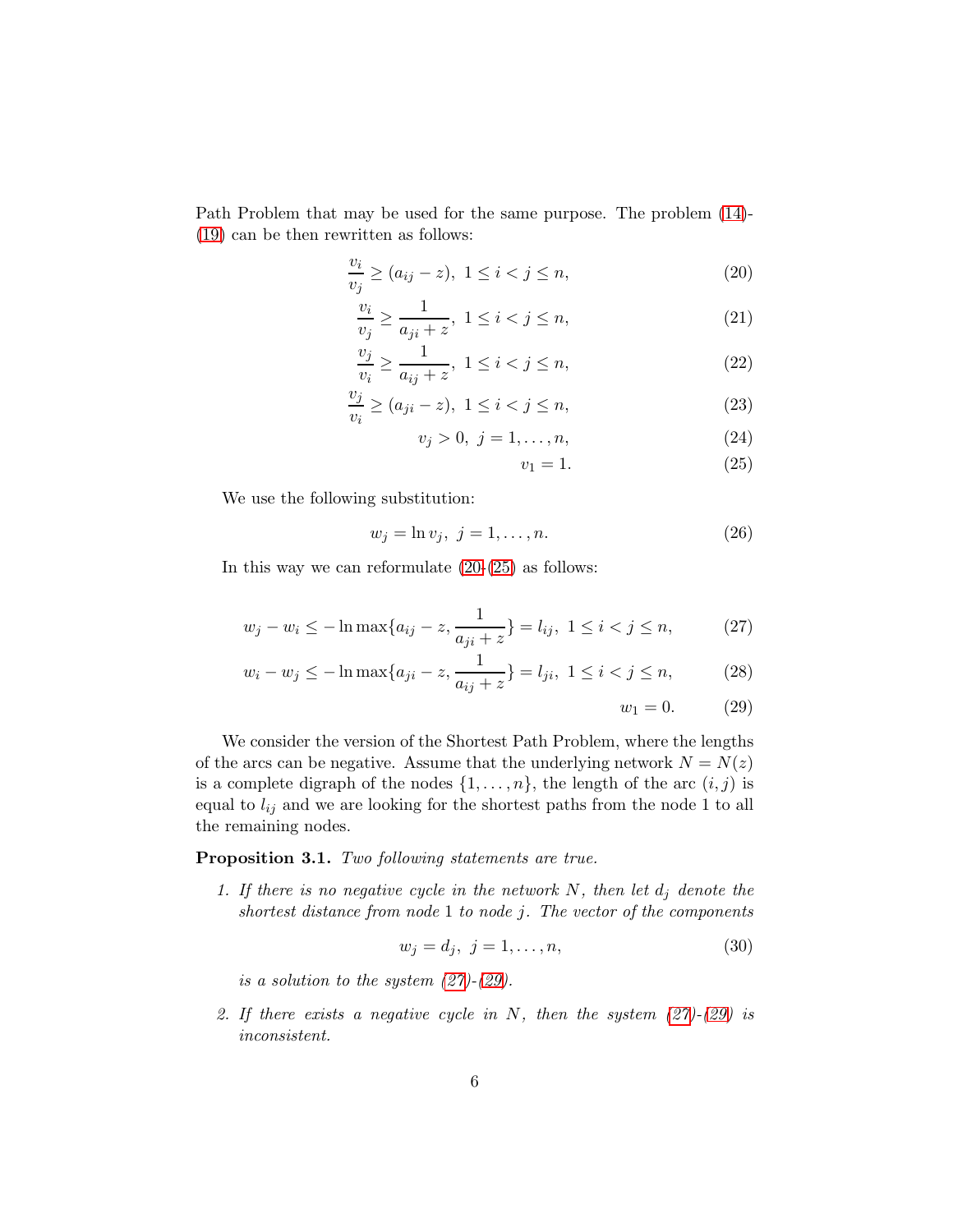*Proof.* Assume there is no negative cycle in N. Let  $dist(i, j)$  denote the shortest distance between the nodes  $i$  and  $j$ . From the triangle inequality for the nodes 1,  $i$  and  $j$  we have

$$
dist(1, i) + dist(i, j) \ge dist(1, j).
$$

But  $dist(1, i) = d_i$  for every i and  $dist(i, j) \leq l_{ij}$  for every i, j, so

 $d_i + l_{ij} \geq d_j$ 

and analogously

$$
d_j + l_{ji} \ge d_i.
$$

Substituing  $i$  with 1 in the triangle inequality we obtain

$$
d_1 \ge dist(1, j) - dist(1, j) = 0,
$$

and on the other hand

$$
d_1\leq l_{11}=0,
$$

so all the constraints [\(27\)](#page-5-1)-[\(29\)](#page-5-1) are satisfied.

Assume now there is a cycle  $(i_1, i_2, \ldots, i_s, i_1)$  in N with length  $L < 0$ . Consider the system of inequalities, being the subsystem of [\(27\)](#page-5-1)-[\(29\)](#page-5-1):

$$
w_{i_2} - w_{i_1} \le l_{i_1, i_2},
$$
  
\n
$$
w_{i_3} - w_{i_2} \le l_{i_2, i_3},
$$
  
\n
$$
\vdots
$$
  
\n
$$
w_{i_s} - w_{i_{s-1}} \le l_{i_{s-1}, i_s},
$$
  
\n
$$
w_{i_1} - w_{i_s} \le l_{i_s, i_1}.
$$

Adding the inequalities we obtain

$$
0\leq L,
$$

a contradiction. Thus in such a case the system [\(27\)](#page-5-1)-[\(29\)](#page-5-1) is inconsistent.  $\Box$ 

A survey of the methods of finding negative cycles in networks can be found in [\[Cherkassky and Goldberg \(1999\)\]](#page-22-8). The instance of Shortest Path Problem discussed above will be solved with the special version of Network Simplex Algorithm, described in [\[Ahuja, Magnanti and Orlin](#page-21-4) (1993)], pp. 425-430. The algorithm handles negative arc lengths, returns the distances from source to all the nodes based on the node potentials and easily identifies a negative cycle if such a cycle exists. Thus this method allows to identify which part of the Proposition [3.1](#page-5-2) is to be used.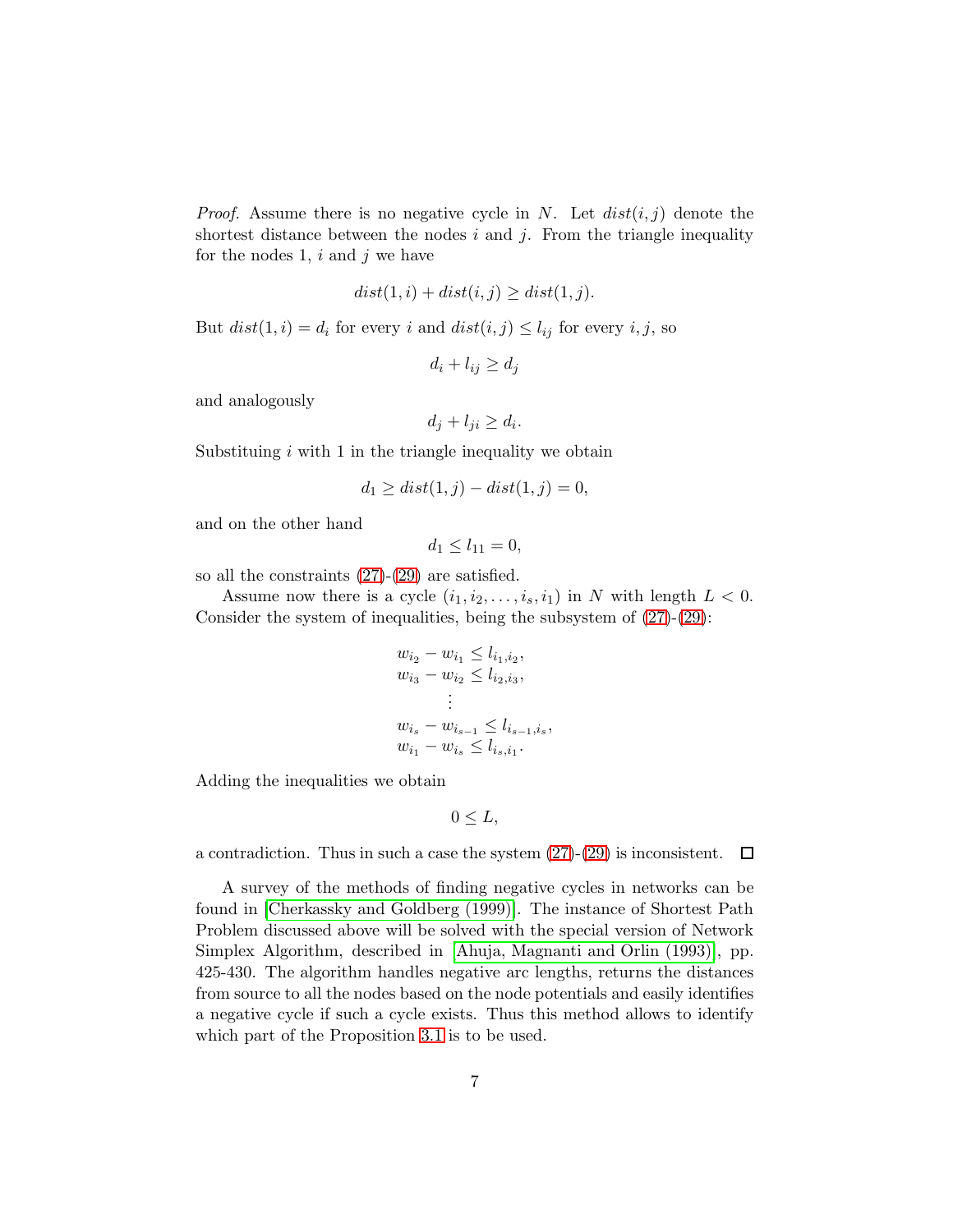Let us consider the length of the arc  $(i, j)$  in  $(27)$  as a function of z:

$$
l_{ij}(z) = -\ln \max\{a_{ij} - z, \frac{1}{a_{ji} + z}\}.
$$

The following observation will be useful in our further considerations.

<span id="page-7-0"></span>**Proposition 3.2.** For every *i* and *j* the function  $l_{ij}(z)$  has the following *properties:*

- *1.*  $l_{ij}(z)$  *is a strictly increasing continuous function of* z *over*  $[0, \infty)$ *.*
- 2. If  $a_{ij} \leq 1$ , then

$$
l_{ij}(z) = \ln(a_{ji} + z)
$$

*is a strictly concave function over*  $[0, \infty)$ .

*3. If*  $a_{ij} > 1$ *, then at*  $z = a_{ij} - a_{ji}$ *,*  $l_{ij}$  *has a single inflexion point over*  $[0, \infty)$ ,

$$
l_{ij}(z) = -\ln(a_{ij} - z)
$$

*is strictly convex over*  $[0, a_{ij} - a_{ji}]$ *, and* 

$$
l_{ij}(z) = \ln(a_{ji} + z)
$$

*is strictly concave over*  $[a_{ij} - a_{ji}, \infty)$ *.* 

*Proof.* Observe that for  $z \geq 0$  we have

$$
l_{ij}(z) = \begin{cases} -\ln(a_{ij} - z), & \text{if } 0 \le z \le a_{ij} - a_{ji}, \\ -\ln(\frac{1}{a_{ji} + z}) = \ln(a_{ji} + z), & \text{if } z > a_{ij} - a_{ji}. \end{cases}
$$

Obviously  $l_{ij}(z)$  is continuous on both intervals. Moreover, we have

$$
\lim_{z \to (a_{ij} - a_{ji})^-} l_{ij}(z) = \lim_{z \to (a_{ij} - a_{ji})^+} l_{ij}(z) = l_{ij}(a_{ij} - a_{ji}) = \ln(a_{ij}),
$$

so the function is continuous over [0, ∞]. Assuming that  $z > 0$ , the first derivative equals to

$$
l'_{ij}(z) = \begin{cases} \frac{1}{a_{ij}-z} > 0, & \text{if } z < a_{ij} - a_{ji}, \\ \frac{1}{a_{ji}+z} > 0, & \text{if } z > a_{ij} - a_{ji}. \end{cases}
$$

Moreover, we have

$$
\lim_{z \to 0^+} l'_{ij}(z) \in \{a_{ij}, a_{ji}\}, \lim_{z \to (a_{ij} - a_{ji})^-} l'_{ij}(z) = a_{ij} > 0, \lim_{z \to (a_{ij} - a_{ji})^+} l'_{ij}(z) = a_{ji} > 0,
$$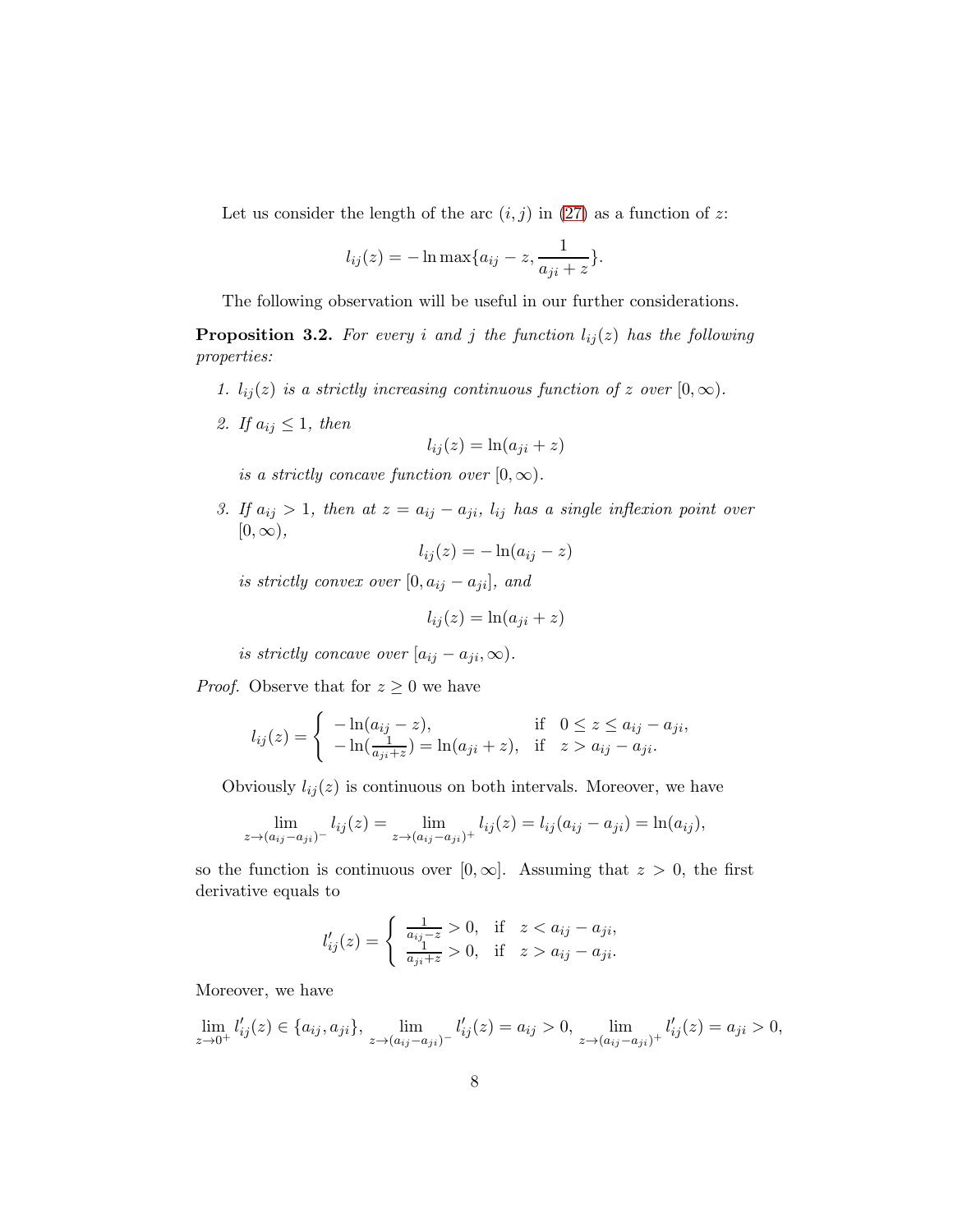so  $l_{ij}(z)$  is increasing on whole interval  $[0, \infty]$ . Finally, the second derivative equals to

$$
l''_{ij}(z) = \begin{cases} \frac{1}{(a_{ij}-z)^2} > 0, & \text{if } z < a_{ij} - a_{ji}, \\ \frac{-1}{(a_{ji}+z)^2} < 0, & \text{if } z > a_{ij} - a_{ji}, \end{cases}
$$

and thus  $l_{ij}(z)$  is convex for  $z \le a_{ij} - a_{ji}$  and concave for  $z \ge a_{ij} - a_{ji}$ .  $\Box$ 

For a cycle C, let  $l_C(z)$  be the sum of the lengths of the edges of C. From the Proposition [3.1](#page-5-2) it follows that a cycle C in N such that  $l_c(z) < 0$ exists if and only if the system [\(27\)](#page-5-1)-[\(29\)](#page-5-1) is inconsistent. This property can be exploited as follows. Assume that the optimal solution to the problem [\(10\)](#page-4-2)-[\(13\)](#page-4-2) lies in some interval  $[z_{\min}, z_{\max}]$ , where [\(27\)](#page-5-1)-[\(29\)](#page-5-1) is inconsistent for  $z_{\rm min}$  and has a feasible solution for  $z_{\rm max}$ . Then the following is true.

**Proposition 3.3.** Let  $[z_{\min}, z_{\max}]$  be the actual interval of search, i.e. the *optimal solution to the problem*  $(10)-(13)$  $(10)-(13)$  *lies in the interval*  $[z_{\min}, z_{\max}]$ *, where* [\(27\)](#page-5-1)–[\(29\)](#page-5-1) *is inconsistent for*  $z_{\min}$  *and has a feasible solution for*  $z_{\max}$ *.* Let C be a cycle such that  $l_C(z_{\min}) < 0$ . Let  $\overline{z} \in (z_{\min}, z_{\max}]$ . If  $l_C(\overline{z}) < 0$ , *then the problem* [\(27\)](#page-5-1)–[\(29\)](#page-5-1) *is inconsistent for every*  $z \in [z_{min}, \bar{z}]$ *.* 

*Proof.* As  $l_{ij}(z)$  is strictly increasing for every arc  $(i, j)$  (Proposition [3.2\)](#page-7-0), then also  $l_C(z)$  is. So if  $l_C(\overline{z}) < 0$  for some  $\overline{z}$ , then also  $l_C(z) < 0$  for every  $z < \bar{z}$ . Finally, by the Proposition [3.1,](#page-5-2) the system is inconsistent for every  $z < \overline{z}$ . □

The immediate consequence of the above proposition is that we are able to shorten the search interval in a very simple way. Assume that given a cycle C and a nonnegative real z, we have  $l<sub>C</sub>(z) < 0$ . Since  $l<sub>C</sub>$  is a strictly increasing function of z, it is easy to find a  $\bar{z} > z$  such that  $l_C(\bar{z}) = 0$ . Now we can proceed in two ways.

First idea is to use the bisection method.

The second possibility is to check by solving a Shortest Path Problem whether [\(27\)](#page-5-1)-[\(29\)](#page-5-1) is consistent with  $z = \overline{z}$ . If it is so, we are done:  $z = \overline{z}$ is an optimal solution. Otherwise, the algorithm for solving SPP returns a cycle C such that  $l_{\overline{C}}(\overline{z})$  < 0, and we repeat the above process with  $z \leftarrow \overline{z}$ and  $C \leftarrow C$ .

We are going to describe both suggested methods in more formal way (see Algorithms [2](#page-10-0) and [3\)](#page-11-1). Let us start with finding a value of  $\bar{z}$  for which  $l_C(\bar{z})=0.$ 

In order to do that we will use a modified version of the false position method. It is a known fact that the standard version of this procedure does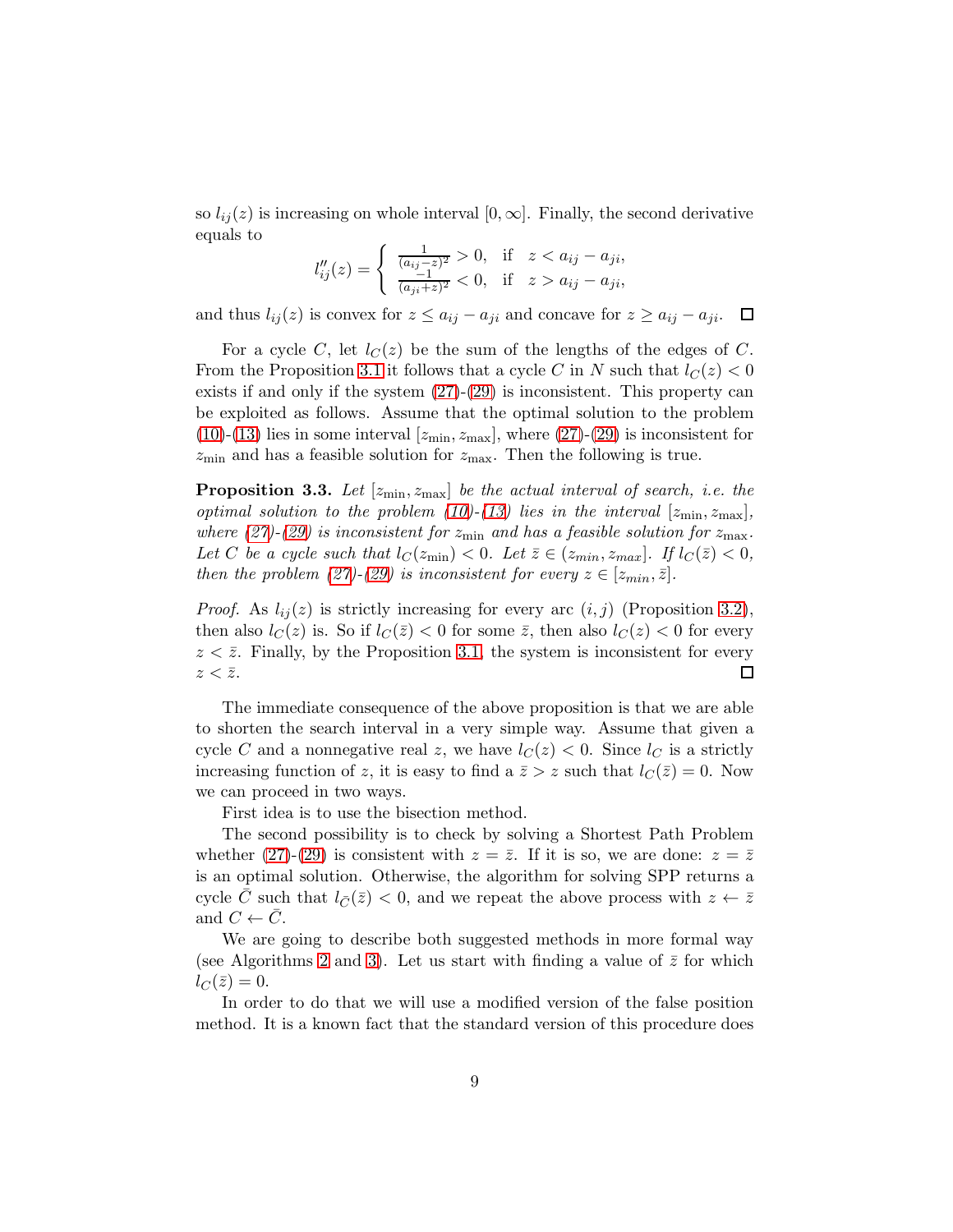not perform well, in particular it can have the rate of convergence 2/3 in the case when the function  $l<sub>C</sub>(z)$  is strictly convex or strictly concave on the search interval (in such a situation one of the endpoints of the interval does not change). There are, however, its modifications. Probably the first of them was the one called Illinois method, having overlinear convergence rate, described in [\[Dowell and Jarratt \(1971\)\]](#page-22-9). Even better is the Anderson-Björck method [Anderson and Björck (1973)], that we will apply here. A comparison of various methods of this type can be found in [\[Ford \(1995\)\]](#page-23-7).

The method adapted for our purposes is presented as Algorithm [1](#page-9-0) below. Below we use the notation

$$
h_{ij} = \frac{l_C(z_j) - l_C(z_i)}{z_j - z_i}
$$

and

$$
h_i = l_C(z_i).
$$

#### <span id="page-9-0"></span>Algorithm 1 Anderson-Björck Method

- Step 1: Assume accuracy level  $\varepsilon$ . Set  $h_1 \leftarrow l_C(z_1), h_2 \leftarrow l_C(z_2)$ . Proceed to step 2.
- Step 2: If  $|z_2 z_1| < \varepsilon$ , then STOP,  $\overline{z} = z_2$ . Otherwise, go to step 3.
- Step 3: Set  $h_{12} = \frac{h_2 h_1}{z_2 z_1}$  $\frac{h_2-h_1}{z_2-z_1}$ ,  $z_3 \leftarrow z_2 - l_2/h_{12}$ , and  $h_3 \leftarrow l_C(z_3)$ . If  $h_2h_3 > 0$ , then set  $h_{23} = \frac{h_3 - h_2}{z_3 - z_2}$  $\frac{h_3-h_2}{h_3-z_2}$ ,  $z_2 \leftarrow z_1$ ,  $h_2 \leftarrow h_1 h_{23}/h_{12}$ . Go to Step 4.
- Step 4: If  $z_2 < z_3$ , set  $z_1 \leftarrow z_2$ ,  $h_1 \leftarrow h_2$ ,  $z_2 \leftarrow z_3$ ,  $h_2 \leftarrow h_3$ . Otherwise, set  $z_1 \leftarrow z_3, h_1 \leftarrow h_3$ . Go back to Step 2.

Finally, we are able to present two solution methods. We start with the bisection method (Algorithm [2,](#page-10-0) see also [\[Anholcer \(2012\)\]](#page-21-3)), where the starting point is generated by the geometric means of rows of A.

We can easily prove the following proposition.

Proposition 3.4. *After a finite number of iterations, Algorithm [2](#page-10-0) terminates by finding an* ε*-optimal solution.*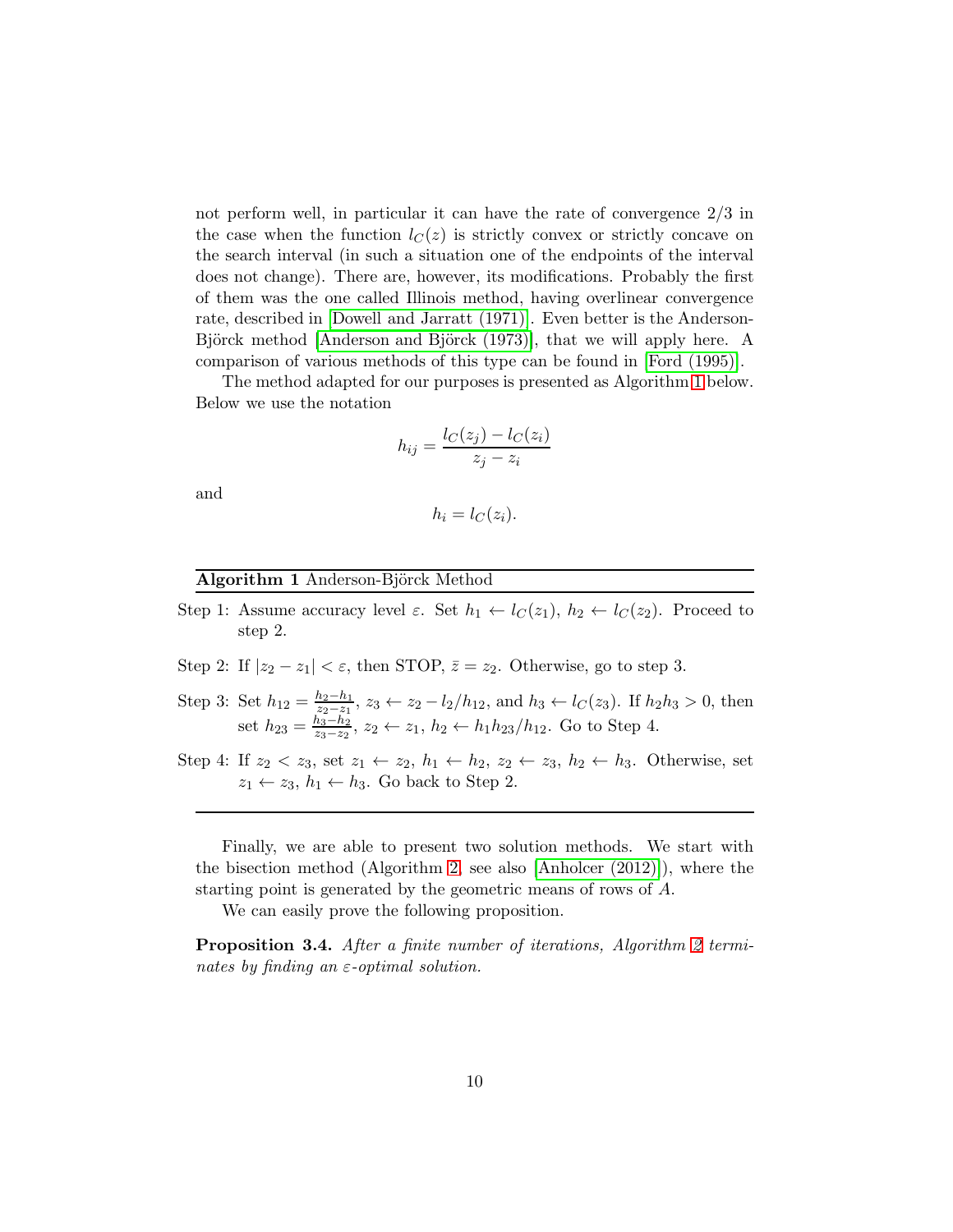- <span id="page-10-0"></span>Step 1: Assume the accuracy level  $\varepsilon > 0$ . Let  $v_i^* = (\prod_{j=1}^n a_{ij})^{1/n}$  and  $v_i =$  $v_i^{\star}/v_1^{\star}$  for  $i = 1, 2, \ldots, n$ . Let  $z = z_{\text{max}} = \hat{G}_{\infty}(A, v)$  and  $z_{\text{min}} = 0$ . Compute  $w_j = \ln v_j$ ,  $j = 1, ..., n$ . Proceed to step 2.
- Step 2: If  $z z_{\min} < \varepsilon$ , then STOP. Compute  $v_j = \exp(w_j)$ ,  $j = 1, \ldots, n$ . Vector  $v$  is the desired approximation of the optimal weight vector. Otherwise, go to step 3.
- Step 3: Set  $z := (z_{\text{max}}+z_{\text{min}})/2$ . Construct network  $N(z)$ . Apply the Network Simplex Method to find the shortest distances in N from node 1 to all the nodes. If there is a solution with distances equal to  $w_i$ ,  $j =$  $1, \ldots, n$ , then go to step 4. Otherwise, go to step 5.
- Step 4: Set  $z_{\text{max}} \leftarrow z$ . Go back to step 2.
- Step 5: A negative cycle C has been found in the network. Set  $z_{\text{min}} \leftarrow z$ . Go back to step 2.

*Proof.* In every step of Algorithm [2](#page-10-0) the value of the difference  $z_{max} - z_{min}$ decreases to its half, so in a finite number of iterations we obtain the approximation of the optimal solution. More precisely, if  $z_{max}^{\star}$  denotes the initial value of  $z_{max}$ , then the algorithm will stop after at most  $\log_2\left[z^\star_{max}/\varepsilon\right]$  $\Box$ steps.

We finish this section with the second proposed algorithm (Algorithm [3\)](#page-11-1).

We can easily prove the following proposition.

Proposition 3.5. *After a finite number of iterations, Algorithm [3](#page-11-1) terminates by finding an* ε*-optimal solution.*

*Proof.* The choice of the upper bound (i.e.,  $z_2$ ) as the approximation of  $\bar{z}$ in Algorithm [1](#page-9-0) assures that a negative cycle  $C$  can appear only once in the algorithm. Thus the number of steps is bounded from above by the number of cycles in the complete digraph on  $n$  vertices, which is equal to

$$
\sum_{k=2}^{n} \binom{n}{k} (k-1)! < (n+1)!
$$

 $\Box$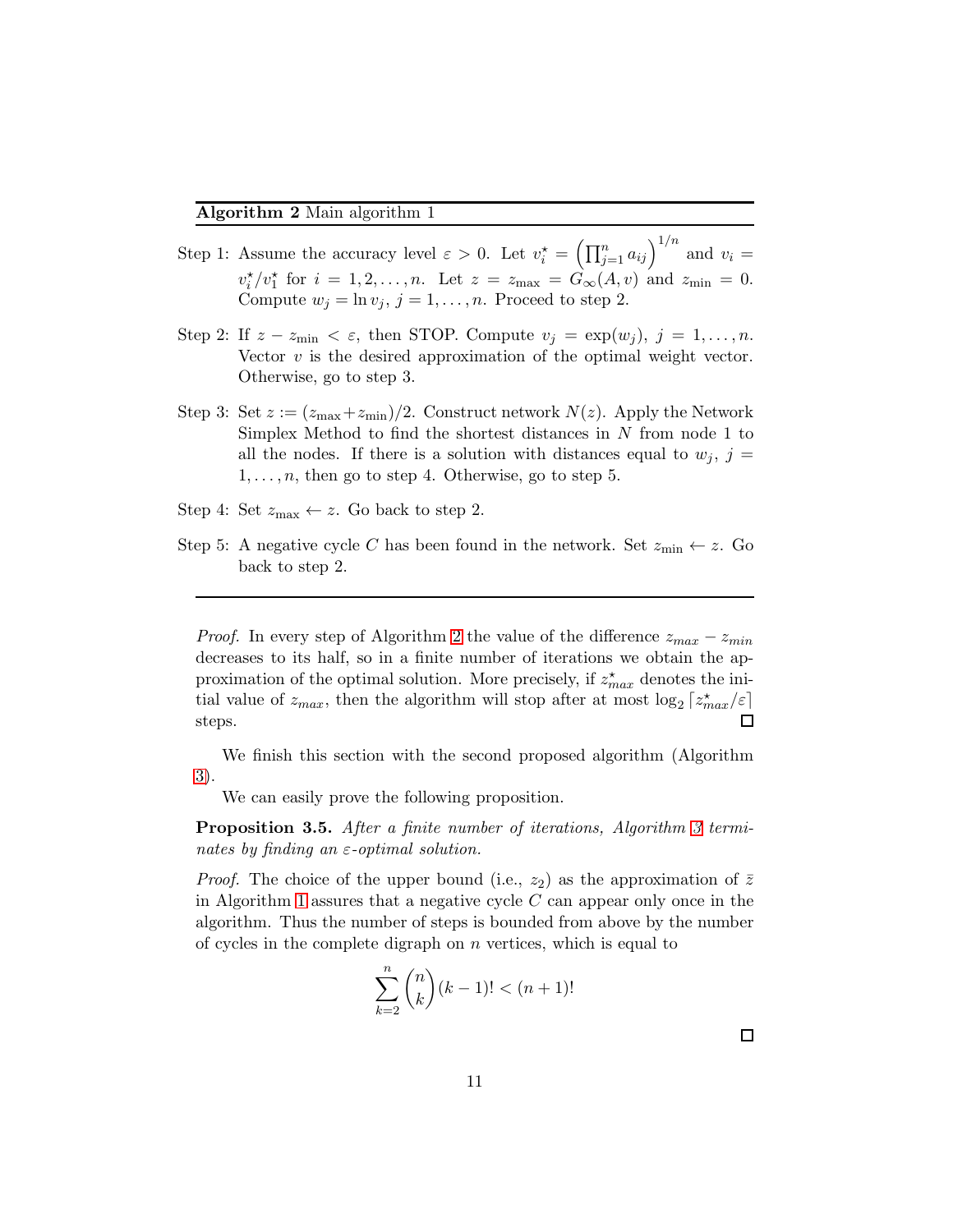- <span id="page-11-1"></span>Step 1: Assume the accuracy level  $\varepsilon > 0$ . Let  $z = 0$ . Proceed to step 2.
- Step 2: Construct network  $N(z)$ . Apply the Network Simplex Method to find the shortest distances in  $N$  from node 1 to all the nodes. If there is a solution with distances equal to  $w_j$ ,  $j = 1, \ldots, n$ , then STOP, the entries  $v_j = \exp(w_j)$ ,  $j = 1, ..., n$ , form the desired approximation of the optimal weight vector. Otherwise (if there is a negative cycle  $C$  in the network), go to step 3.
- Step 3: Find an  $\varepsilon$ -approximation  $\overline{z}$  of the root of  $l_C(z) = 0$  using the Algorithm [1.](#page-9-0) Set  $z \leftarrow \overline{z}$ . Go back to step 2.

# <span id="page-11-0"></span>4 Uniqueness of the solution

One of the nice features of an optimization problem is the fact that it has a unique optimal solution. In such a case there is no need to introduce additional rules in order to choose the final solution. Although the problem  $(7)-(9)$  $(7)-(9)$  $(7)-(9)$  does not have this property in general, we are going to characterize the necessary conditions for the uniqueness of the solution.

In the case when the problem has more than one optimal solution, we are going to characterize the set of optimal solutions exactly. We also propose a way for deriving a unique optimal solution after introducing an additional, rather obvious, criterion.

Let us consider the system  $(14)-(19)$  $(14)-(19)$ . We can rewrite it in the following way:

<span id="page-11-2"></span>
$$
v_i \ge \max\{a_{ij} - z, \frac{1}{a_{ji} + z}\} v_j = L_{ij}(z)v_j, 1 \le i < j \le n,\tag{31}
$$

$$
v_j \ge \max\{a_{ji} - z, \frac{1}{a_{ij} + z}\} v_i = L_{ji}(z)v_i, 1 \le i < j \le n,\tag{32}
$$

$$
v_j > 0, j = 1, \dots, n,\tag{33}
$$

 $v_1 = 1.$  (34)

Obviously, the functions  $L_{ij}(\cdot)$  are strictly decreasing and continuous for  $z \geq 0$  (it follows directly from the fact that  $L_{ij}(z) = \exp(-l_{ij}(z))$  for every  $z \geq 0$  and from the Proposition [3.2\)](#page-7-0). Moreover, the following is true.

<span id="page-11-3"></span>**Observation 4.1.** For every  $1 \leq i < j \leq n$ ,  $L_{ij}(z)L_{ji}(z) = 1$  if and only if  $z=0.$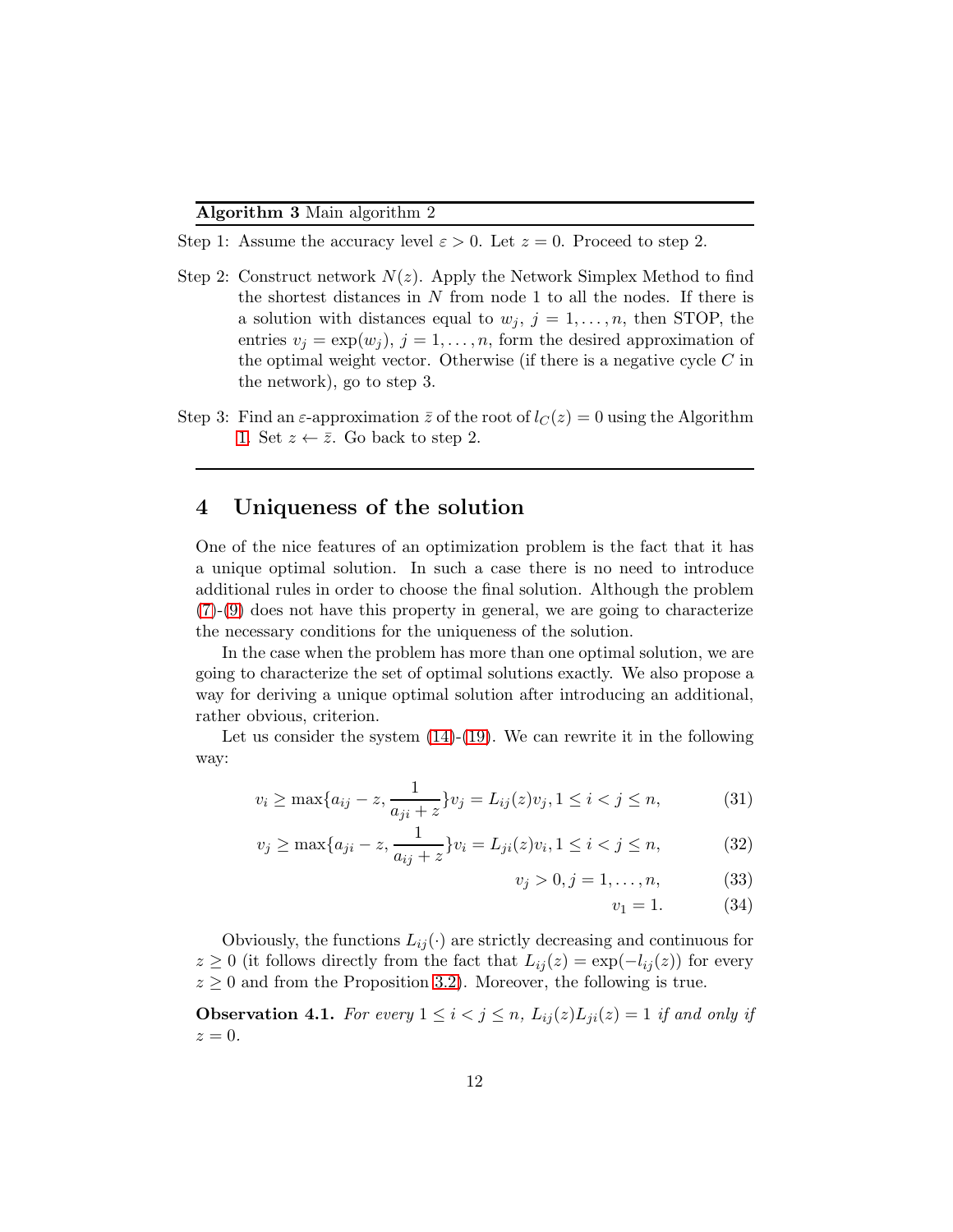*Proof.* If  $z = 0$ , then we have

$$
L_{ij}(z)L_{ji}(z) = \max\{a_{ij} - z, \frac{1}{a_{ji} + z}\}\cdot \max\{a_{ji} - z, \frac{1}{a_{ij} + z}\} = a_{ij}a_{ji} = 1.
$$

On the other hand, let  $L_{ij}(z)L_{ji}(z) = 1$ . Since both  $L_{ij}(\cdot)$  and  $L_{ji}(\cdot)$  are strictly decreasing, continuous and positive for  $z \geq 0$ , so is also the function  $L_{ij}^{\star}(z) = L_{ij}(z)L_{ji}(z)$ . In particular, it can take the value 1 only at one point and we already know that it is equal to 1 when  $z = 0$ . 口

The next result is as follows.

**Lemma 4.2.** *Assume that the system [\(31\)](#page-11-2)* $-$ [\(34\)](#page-11-2) *has a feasible solution*  $v =$  $(v_1, \ldots, v_n)$  *for a given*  $z = z_1 > 0$ *. If all the inequalities [\(31\)](#page-11-2)-*[\(32\)](#page-11-2) *are not binding, i.e.*

$$
v_i > L_{ij}(z)v_j, 1 \le i < j \le n,\tag{35}
$$

$$
v_j > L_{ji}(z)v_i, 1 \le i < j \le n,\tag{36}
$$

*then there exists a number*  $z_2 < z_1$ *, such that* v *is a feasible solution of the system* [\(31\)](#page-11-2)–[\(34\)](#page-11-2) also for  $z = z_2$ .

*Proof.* For every  $1 \leq i \neq j \leq n$ , and for every  $0 < \delta_{ij} \leq z_1$ , we have  $L_{ij}(z_1 - \delta_{ij}) > L_{ij}(z_1)$ . Let us define  $\delta_{ij}$  as

$$
\delta_{ij} = \max\{\delta|v_i \ge L_{ij}(z_1 - \delta)v_j\}.
$$

Each  $\delta_{ij}$  is well-defined, as it is bounded from above by  $z_1$  and uniquely defined, as  $L_{ij}(\cdot)$  is strictly decreasing and continuous. Let

$$
\hat{\delta} = \min\{\delta_{ij} | 1 \le i \ne j \le n\}.
$$

Observe that  $\hat{\delta} > 0$  and

$$
v_i \ge L_{ij}(z_1 - \hat{\delta})v_j
$$

for each  $1 \leq i \neq j \leq n$ . Thus v is a feasible solution also for  $z = z_2 =$  $z_1 - \delta$ .  $\Box$ 

Now let us deal with the case when some of the inequalities [\(31\)](#page-11-2)-[\(32\)](#page-11-2) are binding. Let us define the digraph  $D = D(v, z)$  in the following way. Let the vertex set of D be  $V(D) = \{1, \ldots, n\}$  and let the arcs set of D be  $A(D) = \{(i, j)|v_i = L_{ij}(z)v_j\}.$  Then the following observation is true.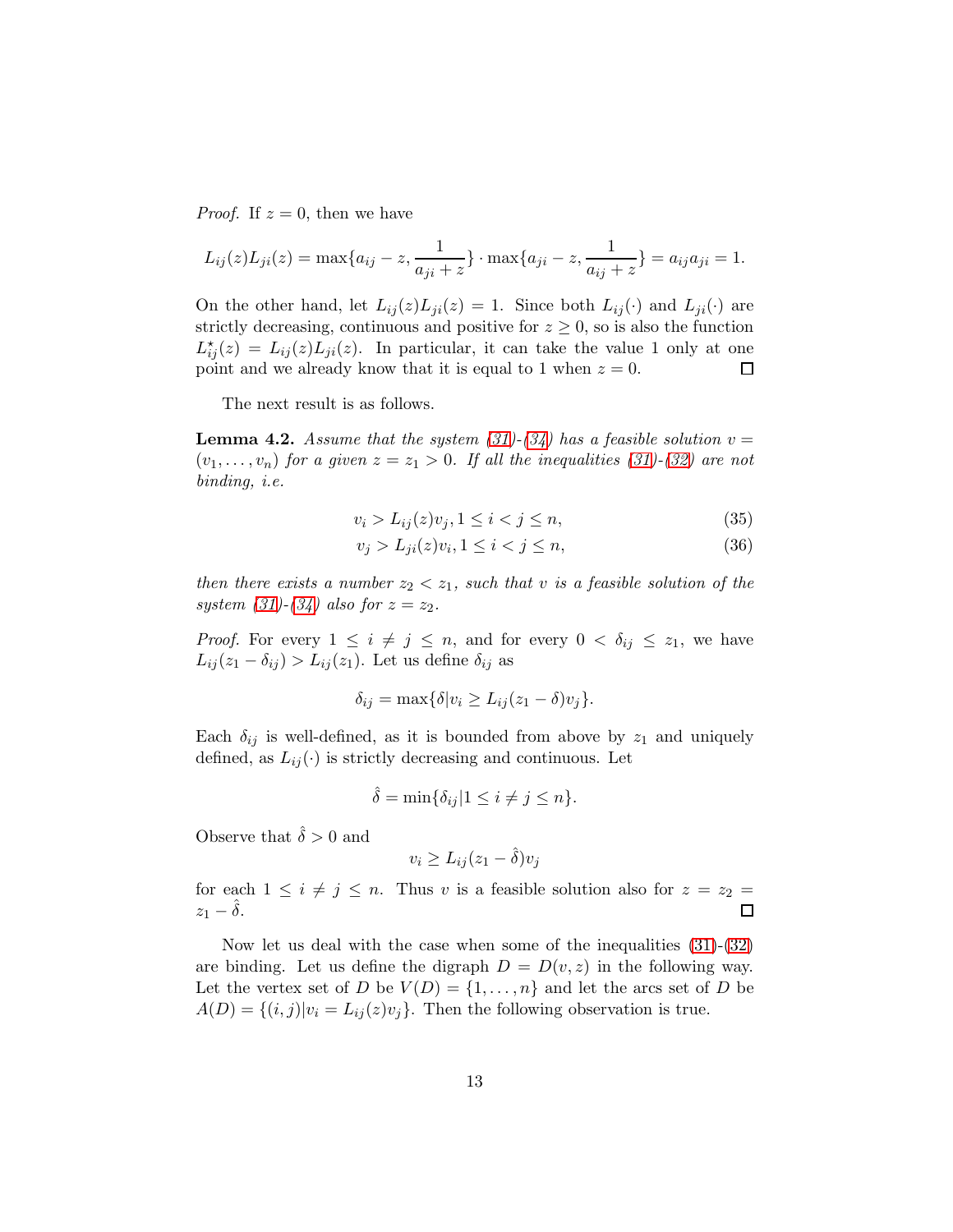<span id="page-13-1"></span>**Lemma 4.3.** Assume that the system  $(31)$ - $(34)$  has a feasible solution  $v =$  $(v_1, \ldots, v_n)$  for a given  $z > 0$ . If there is no (directed) cycle in  $D(v, z)$ , then *there exists a feasible solution*  $v' = (v'_1, \ldots, v'_n)$  of  $(31)$ - $(34)$  such that all the *inequalities [\(31\)](#page-11-2)-[\(32\)](#page-11-2) are not binding.*

*Proof.* If there is no cycle in D, then there is a vertex  $i \in V(D)$  being the start vertex of all the arcs incident with it. It means in turn that there is a variable  $v_i$  such that

<span id="page-13-0"></span>
$$
v_j > L_{ji}(z)v_i, j = 1, ..., n, j \neq i.
$$
 (37)

The last inequalities follow from the fact that both  $v_i \geq L_{ij}(z)v_j$  and  $v_j \geq$  $L_{ii}(z)v_i$  cannot be simultaneously binding when  $z > 0$ , see Observation [4.1.](#page-11-3) Now we are going to find a new solution in which no inequality where  $v_i$ occurs, is binding. Let us define  $\delta_{ij}$ ,  $j = 1, \ldots, n, j \neq i$  as follows:

$$
\delta_{ij} = \frac{1}{2} \left( \frac{v_j}{L_{ji}(z)} - v_i \right).
$$

Now let

$$
v'_i = v_i + \min{\delta_{ij} | j = 1, ..., n, j \neq i}.
$$

The solution  $v'$ , where we substitute the value of  $v_i$  with  $v'_i$ , does not change any inequality where  $v_i$  does not occur, changes all the equalities with  $v_i$ to sharp inequalities and preserves all the inequalities [\(37\)](#page-13-0). It means that the new solution is feasible, and the graph  $D(v', z)$  is a proper subgraph of  $D(v, z)$ , i.e.  $A(D(v', z)) \subsetneq A(D(v, z))$ . To be more specific, all the arcs incident with i have been removed from D. Observe also that  $D(v', z)$  is acyclic. Now if  $D(v', z)$  is still nonempty, then we substitute  $v := v'$  and repeat the process. Of course after at most  $n-1$  steps we finally obtain a solution v for which  $A(D(v, z)) = \emptyset$ , i.e. there are no binding equalities among [\(31\)](#page-11-2)-[\(32\)](#page-11-2). This finishes the proof.  $\Box$ 

The two lemmas presented above lead us to the following conclusion.

<span id="page-13-2"></span>Corollary 4.4. *Assume that the system [\(31\)](#page-11-2)-[\(34\)](#page-11-2) has a feasible solution*  $v = (v_1, \ldots, v_n)$  for given  $z > 0$ . Assume that there is no (directed) cycle in  $D(v, z)$ *. Then* v *is not an optimal solution of the problem [\(7\)](#page-3-0)-[\(9\)](#page-3-0).* 

Now we will focus on the case, when there is a cycle in  $D(v, z)$ . Let us denote with  $D' = D'(v, z)$  the subgraph of D such that  $V(D') = V(D)$  and an arc of  $D$  is also arc in  $D'$  if and only if it belongs to a (directed) cycle in  $D$ . In other words,  $D'$  consists of all the strongly connected components of D. The following is true.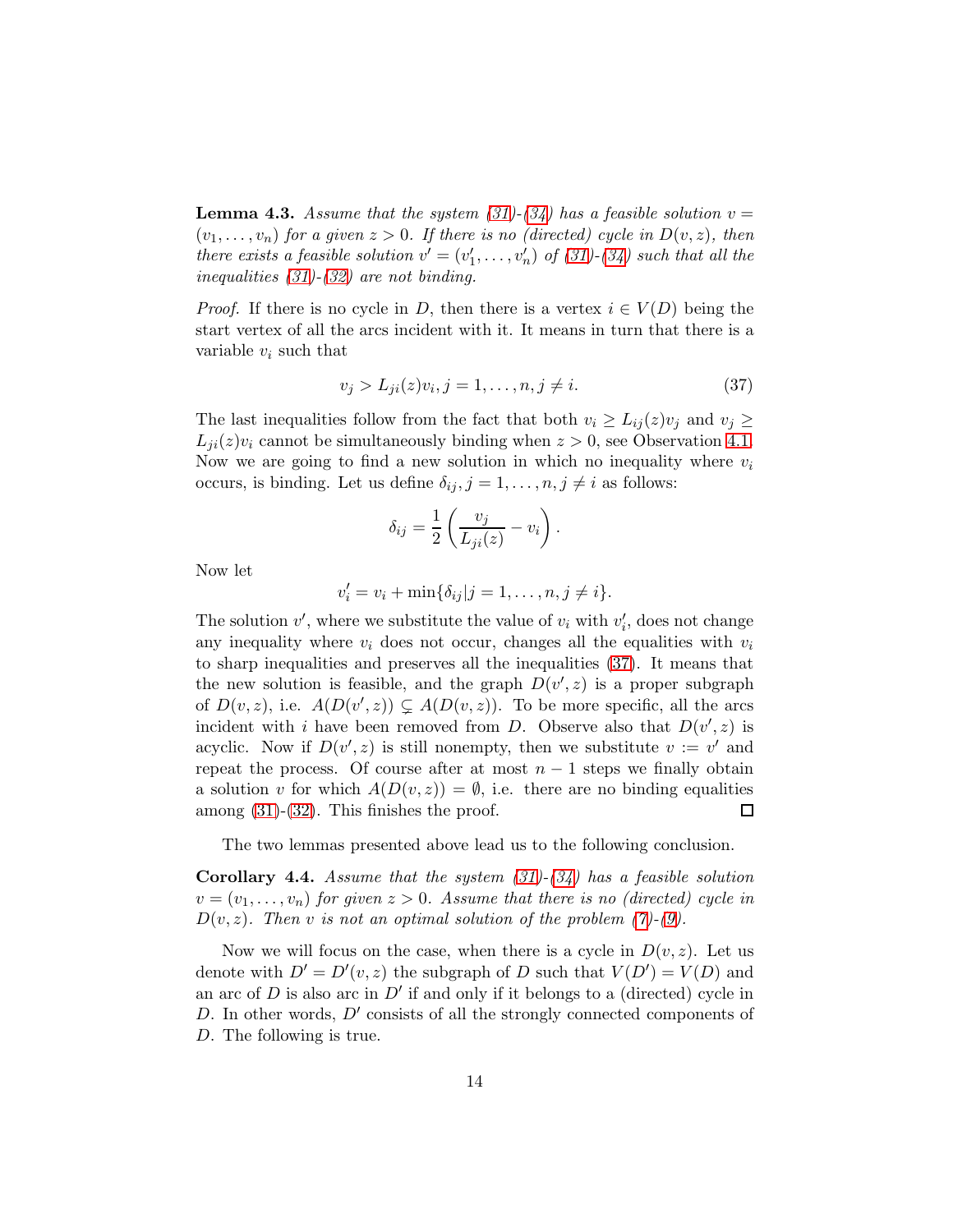<span id="page-14-0"></span>**Lemma 4.5.** Assume that the system  $(31)$ - $(34)$  has a feasible solution  $v =$  $(v_1, \ldots, v_n)$  for a given  $z > 0$ . Assume that there is a (directed) cycle in D(v, z)*. Assume that* D′ *has* c *components. Then:*

- *1.* v *is optimal solution of [\(7\)](#page-3-0)-[\(9\)](#page-3-0).*
- *2. The set of the solutions of [\(31\)](#page-11-2)-[\(34\)](#page-11-2) is a convex polytope of dimension*  $d = c - 1.$

*Proof.* Assume that one of the cycles consists of the vertices  $i_1, i_2, \ldots, i_s$ . Then we have

$$
v_{i_1} = L_{i_1 i_2}(z) v_{i_2},
$$
  
\n
$$
v_{i_2} = L_{i_2 i_3}(z) v_{i_3},
$$
  
\n
$$
\vdots
$$
  
\n
$$
v_{i_{s-1}} = L_{i_{s-1} i_s}(z) v_{i_s},
$$
  
\n
$$
v_{i_s} = L_{i_s i_1}(z) v_{i_1}.
$$

It means in particular that

$$
\prod_{j=1}^{s} L_{i_j i_{j+1 \pmod{s}}} (z) = 1,
$$

and consequently z has reached its minimal value as the functions  $L_{ij}(\cdot)$  are strictly decreasing and so any decrease of z would make this product greater than 1, while if the inequalities  $(31)-(32)$  $(31)-(32)$  are satisfied, then

$$
v_{i_1} \ge L_{i_1 i_2}(z) v_{i_2},
$$
  
\n
$$
v_{i_2} \ge L_{i_2 i_3}(z) v_{i_3},
$$
  
\n
$$
\vdots
$$
  
\n
$$
v_{i_{s-1}} \ge L_{i_{s-1} i_s}(z) v_{i_s},
$$
  
\n
$$
v_{i_s} \ge L_{i_s i_1}(z) v_{i_1},
$$

and thus

$$
\prod_{j=1}^{s} L_{ij} i_{j+1 \pmod{s}}(z) \leq 1.
$$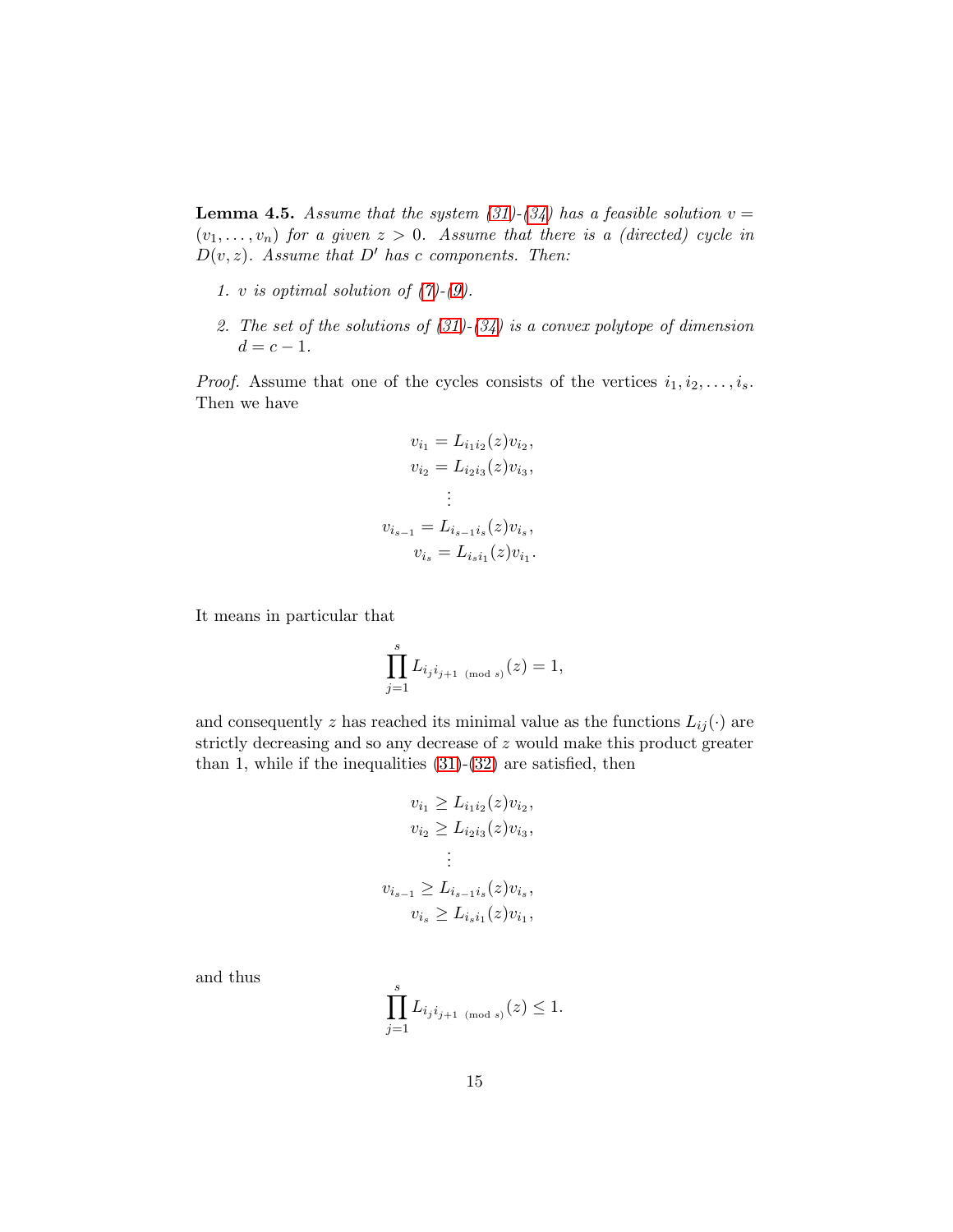This means that  $v$  is an optimum of  $(7)-(9)$  $(7)-(9)$ . The set of optimal solutions of  $(7)-(9)$  $(7)-(9)$  is a convex polytope as it is exactly the set of feasible solutions of the linear system [\(31\)](#page-11-2)-[\(34\)](#page-11-2). On the other hand, each variable  $v_j, j \in$  $\{i_1, i_2, \ldots, i_{s-1}\}\$  may be expressed as  $c_{i_1j}(z)v_{i_1}$ , where  $c_{i_1j}(z)$  depends only on  $z$  i.e., is a constant when  $z$  is fixed. As this reasoning is true for every cycle in  $D'(v, z)$ , it follows that for every component  $C_t$  of  $D'(v, z)$  with  $s_t$  vertices,  $t = 1, \ldots, c, (s_t - 1)$  variables may be expressed as a chosen  $s_t^{th}$  variable multiplied by a constant. On the other hand, the reasoning similar as in the proof of Lemma [4.3](#page-13-1) shows that it is not the case for the remaining variables, corresponding with the vertices not belonging to any cycle of  $D(v, c)$ . This means that every component  $C_t$  of  $D'(v, z)$  reduces the dimension of the set of solutions by  $(s_t-1)$  (in particular, if it is a trivial component, it does not reduce the dimension). Since one of the variables is fixed  $(v_1 = 1)$ , we obtain

$$
d = n - 1 - \sum_{t=1}^{c} (s_t - 1) = n - 1 - \sum_{t=1}^{c} s_t + \sum_{t=1}^{c} 1 = n - 1 - n + c = c - 1.
$$

<span id="page-15-0"></span>Corollary 4.6. *Assume that the system [\(31\)](#page-11-2)-[\(34\)](#page-11-2) has a feasible solution*  $v = (v_1, \ldots, v_n)$ . Assume that there is a *(directed) cycle in*  $D(v, z)$ . If  $D' = D'(v, z)$  *is connected, then v is the only optimal solution of [\(7\)](#page-3-0)-[\(9\)](#page-3-0).* 

*Proof.* If  $z > 0$ , then we have  $c = 1$ , what implies  $d = 0$ , so the set of the optimal solutions is a point. If  $z = 0$ , then there is exactly one solution  $v_j = a_{j1}$  and A is consistent.  $\Box$ 

Note that the last corollary can be also deduced from the results obtained by Blanquero, Carrizosa and Conde in [\[Blanquero, Carrizosa and Conde \(2006\)\]](#page-21-0) (Corollary 11).

Corollary 4.7. *The set of optimal solutions of [\(7\)](#page-3-0)-[\(9\)](#page-3-0) is a convex polytope of dimension at most* n − 3*.*

*Proof.* If  $z > 0$ , then any cycle in  $D'(v, z)$  must have at least 3 vertices (see Observation [4.1\)](#page-11-3). This implies that each component of  $D'(v, z)$  having more than one vertex must consist of at least 3 vertices and from Corollary [4.4](#page-13-2) it follows that there must be at least one such component when  $z > 0$ . From the proof of Lemma [4.5](#page-14-0) it follows that

$$
d = n - 1 - \sum_{t=1}^{c} (s_t - 1) \le n - 1 - 2 = n - 3.
$$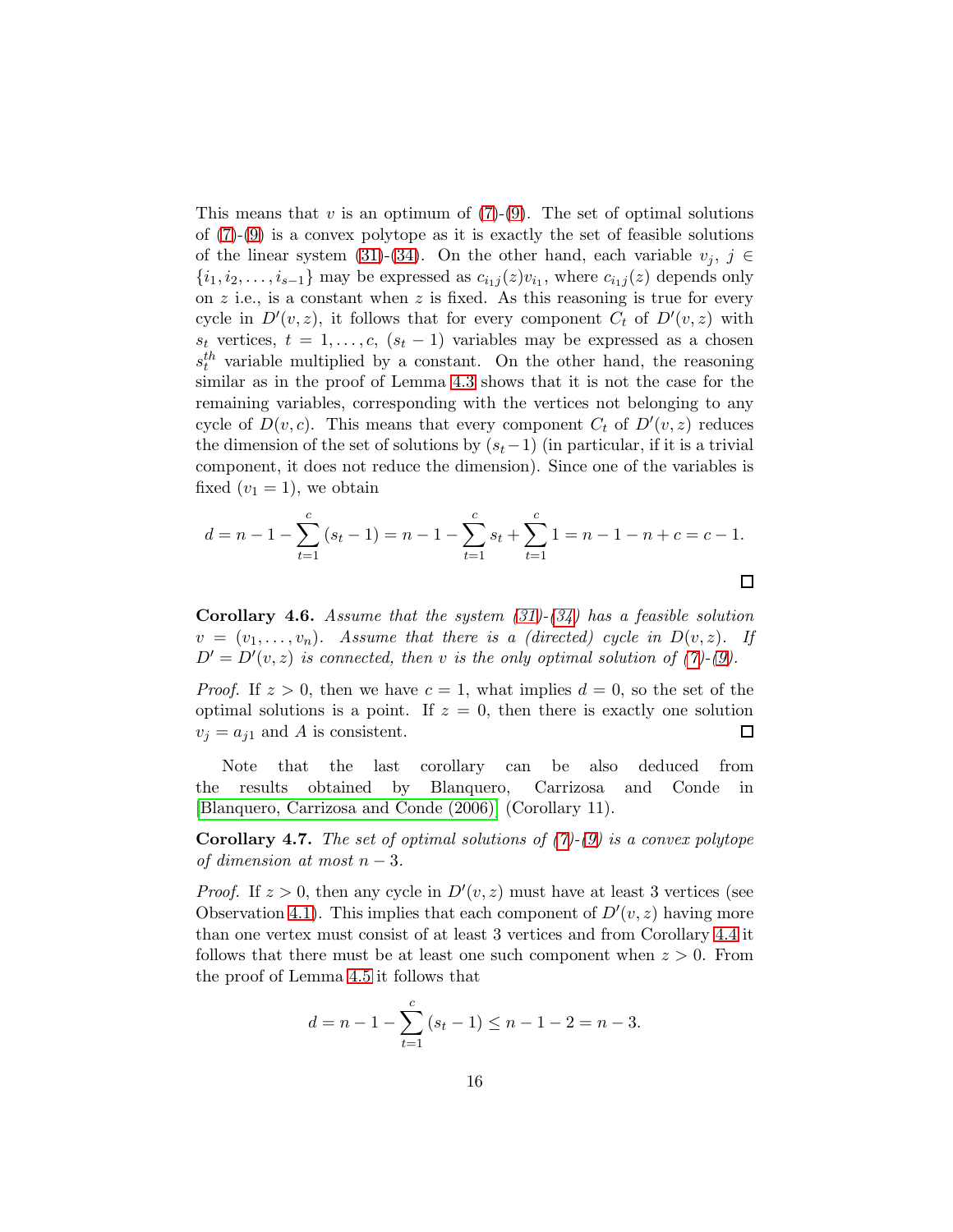#### **Corollary 4.8.** *The problem*  $(7)$ *-* $(9)$  *has one solution if*  $n \leq 3$ *.*

*Proof.* From the previous corollary it follows that in such a case  $d \leq 0$ , what implies that  $d = 0$  and the set of optimal solutions is a point.  $\Box$ 

The main result of this section is the following theorem, being an immediate consequence of the Corollaries [4.4](#page-13-2) and [4.6.](#page-15-0)

<span id="page-16-0"></span>Theorem 4.9. *The problem [\(7\)](#page-3-0)-[\(9\)](#page-3-0) has a unique optimal solution if and only if for some*  $z \geq 0$  *there exists a feasible solution*  $v = (v_1, \ldots, v_n)$  *resulting with the objective value* z, such that all the (directed) cycles of  $D(v, z)$ *induce a connected subgraph of*  $D(v, z)$  *that covers all the vertices of*  $D(v, z)$ *. In such a case,* z *is the optimal value of the objective function.*

The question is, when the assumption from the above theorem is satisfied. Of course we are looking for some conditions that could be imposed in the real life. One could ask if the transitivity of the preference matrix will be enough, i.e if the sufficient condition could be

$$
a_{ij} > 1 \land a_{jk} > 1 \Rightarrow a_{ik} > 1.
$$

Unfortunately this is not the case. Even more restrictive condition:

$$
a_{ij} > 1 \land a_{jk} > 1 \Rightarrow a_{ik} > \max\{a_{ij}, a_{jk}\}\
$$

is not sufficient, as the following example shows:

$$
A = \left[ \begin{array}{rrrr} 1 & 3 & 2/7 & 11/10 \\ 1/3 & 1 & 1/7 & 9/10 \\ 7/2 & 7 & 1 & 5 \\ 10/11 & 10/9 & 1/5 & 1 \end{array} \right]
$$

The set of optimal solutions is a one-dimensional segment with the endpoints  $(1, 0.4, 3, 0.625)$  and  $(1, 0.4, 3, 0.6(4))$ , and the optimal value is  $z = 0.5$ .

As we have already observed, it is not obvious that the problem [\(7\)](#page-3-0)-[\(9\)](#page-3-0) has unique solution. However, even if the set of the solutions is infinite, we can still propose a nice comparison method that allows us to choose the best one.

Our main goal is to minimize the maximum over all the deviations  $|a_{ij} - v_i/v_j|$ . If this maximum equals to z, it does not matter, from the mathematical point of view, whether the other deviations are equal to  $z$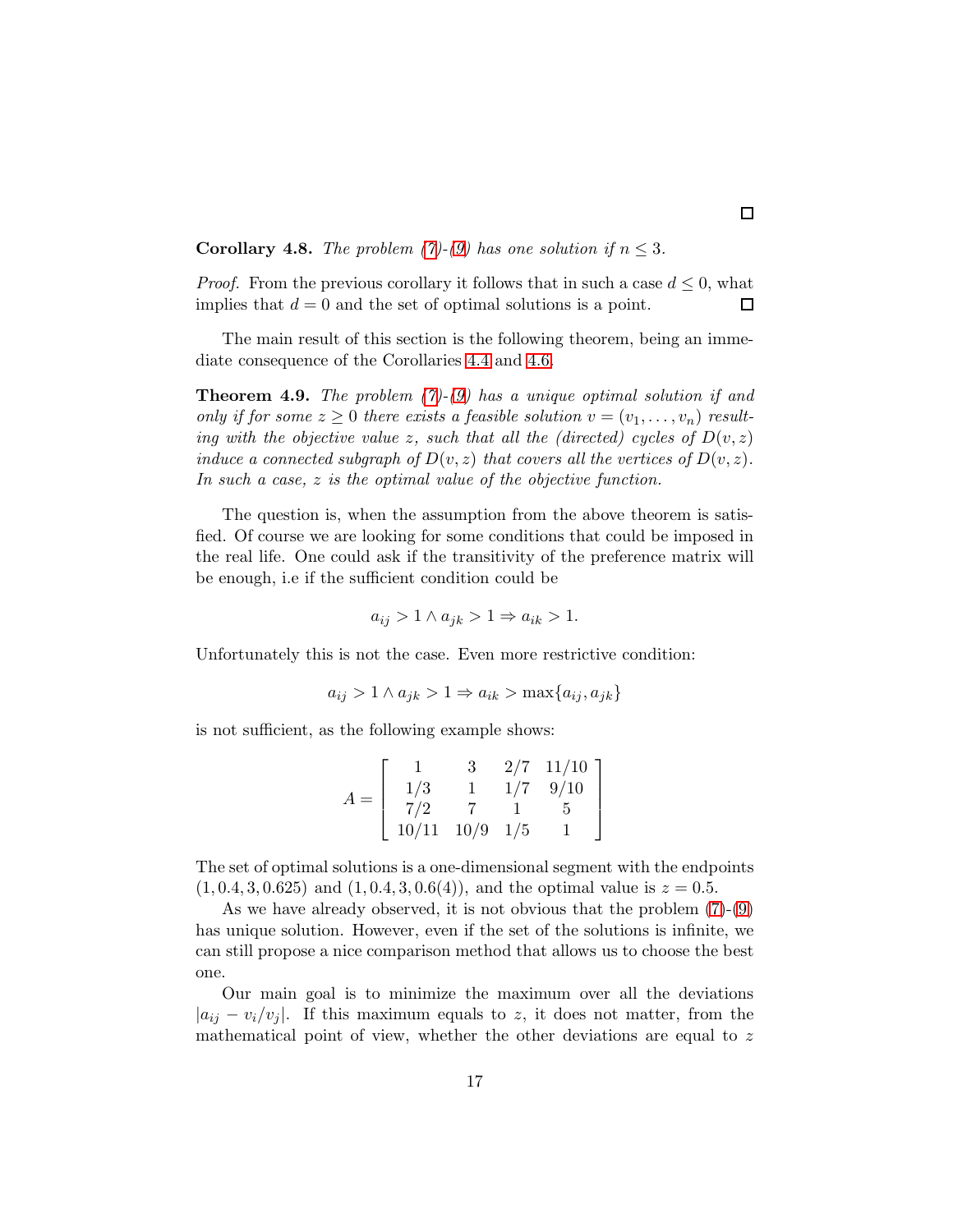or less than z and what are their exact values. However, if we include the psychological aspects, then of course the solution where the deviations not equal to z are as small as possible, should be preferred. The method presented in the next section satisfies this condition. Moreover, it leads us to a Pareto-optimal solution.

# 5 New method of deriving the priorities

Assume that we found an optimal solution  $(v, z)$  of the problem [\(10\)](#page-4-2)-[\(13\)](#page-4-2). From the previous section we know that there is at least one directed cycle of length at least 3 in the graph  $D'(v, z)$ . Moreover, for each non-trivial component  $C_i$  of  $D'(v, z)$ , by choosing one of its vertices (reference vertex), say *i* and the corresponding variable  $v_i$ , we can express each variable  $v_k$ ,  $k \in C_i$  in the form

<span id="page-17-1"></span>
$$
v_k = c_k^* v_i,\tag{38}
$$

where  $c_k^*$  is a constant. This is equivalent to expressing the variables  $w_k$  as

<span id="page-17-0"></span>
$$
w_k = c_k + w_i. \tag{39}
$$

Thus it is possible to substitute each of the variables  $w_k$  by an expression with  $c_k$  and finally remove a part of the inequalities in the following way. We choose one vertex from each strongly connected component of  $D(v, z)$ . These vertices are the vertices of a new, reduced network. Now observe that the cost of the edges inside the former components do not matter, so we can remove all the inequalities of the form  $w_q - w_p \leq l_{pq}(z)$  for  $p, q \in C_i$ ,  $p \neq q$ . Then, let us choose two vertices i and j of the reduced network. Let  $p \in C_i$ and  $q \in C_j$ . The inequality

$$
w_q - w_p \le l_{pq}(z)
$$

can be rewritten as

$$
w_j + c_q - w_i - c_p \le l_{pq}(z)
$$

or

$$
w_j - w_i \le l_{pq}(z) + c_p - c_q.
$$

The last inequality must be satisfied for all  $p \in C_i$  and  $q \in C_j$ , so we can write it as

$$
w_j - w_i \le \min\{l_{pq}(z) + c_p - c_q | p \in C_i, q \in C_j\} = l_{ij}^*(z).
$$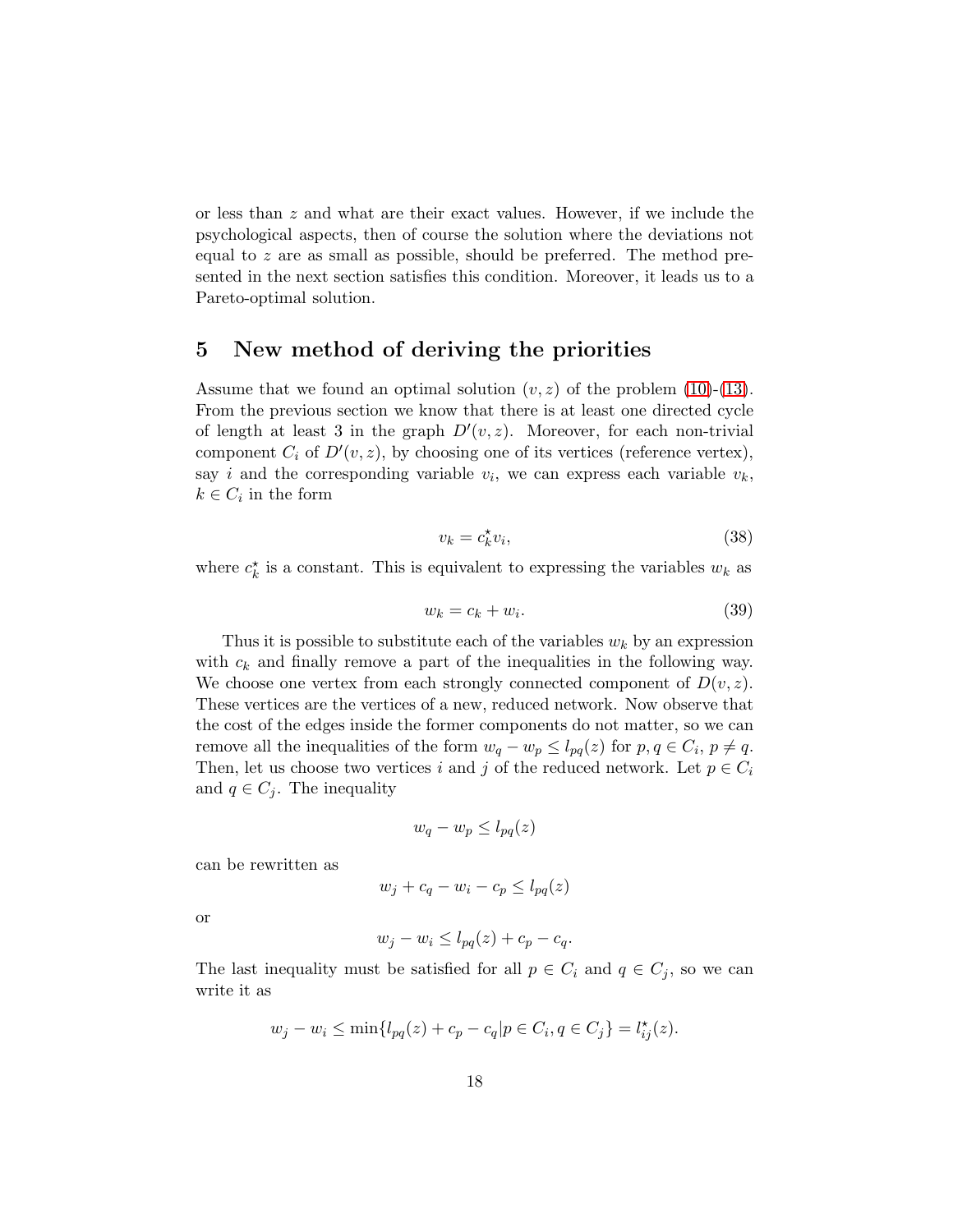The functions  $l_{ij}^{\star}(z)$  are cost functions in the new network. Unfortunately,  $l_{ij}^*(z) = l_{pq}(z) + c_p - c_q$  does not mean that  $l_{ji}^*(z) = l_{qp}(z) + c_q - c_p$ , which have some implications for their properties. It is straightforward to see that  $l_{ij}^{\star}(z)$  are not necessarily differentiable and may have more than one inflection point, but still are strictly increasing. One of the consequences is also that the set of optimal solutions of the reduced network has dimension at most  $n-2$ , not  $n-3$ , since this time there can be zero-length cycles on two nodes even if  $z > 0$ . The consequence is that the first reduction of the network reduces the number of variables (and vertices in the network) by at least 2 and each other by at least 1. This process ends when there are no zero-valued cycles or when the number of vertices is 2 (in both cases there is exactly one solution of the problem). This leads us to Algorithm [4.](#page-18-0)

#### <span id="page-18-0"></span>Algorithm 4 Choosing the unique optimum

- Step 1: Denote the initial problem with  $P$ . Let  $N$  be the network corresponding with  $P$ . Initialize the list  $LC$  (the list of the subsets of vertices of N forming a partition of  $V(N)$ ). For each vertex i of N, add the set  $C_i = \{i\}$  to LC. For each existing set  $C_i$  (some of them will be removed later),  $i$  will be the reference vertex. Solve  $P$  using  $N$ . Let the solution be v and let the resulting objective value be z. Go to step 2.
- Step 2: If the subgraph  $D = D(v, z)$  of N is strongly connected, then STOP,  $v$  is the desired solution, go to step 4. Otherwise, go to step 3.
- Step 3: For each strongly connected component C of  $D(v, z)$ , choose any vertex  $i \in C$ . For each vertex  $j \in C, j \neq i$  add all the vertices  $k \in C_j$  to the set  $C_i$  and remove  $C_j$  from LC (j is the reference vertex of some set  $C_j$  from the list  $LC$ ). Compute new values of  $c_k$  for  $k \in C_i, k \neq i$ by applying formula [\(39\)](#page-17-0). Denote new, reduced problem with P and corresponding network with  $N$ . Solve  $P$  using  $N$ . Let the solution be v and let the resulting objective value be z. Go back to step 2.
- Step 4: Having the unequivocal solution of the last instance of the problem P, find the solution of the initial problem by using the formula [\(38\)](#page-17-1).

Observe that in the step 3, at the first iteration, the dimension of the problem [\(7\)](#page-3-0)-[\(9\)](#page-3-0) decreases by at least 2, and at each other iteration by at least 1. This means that the desired unequivocal optimum will be found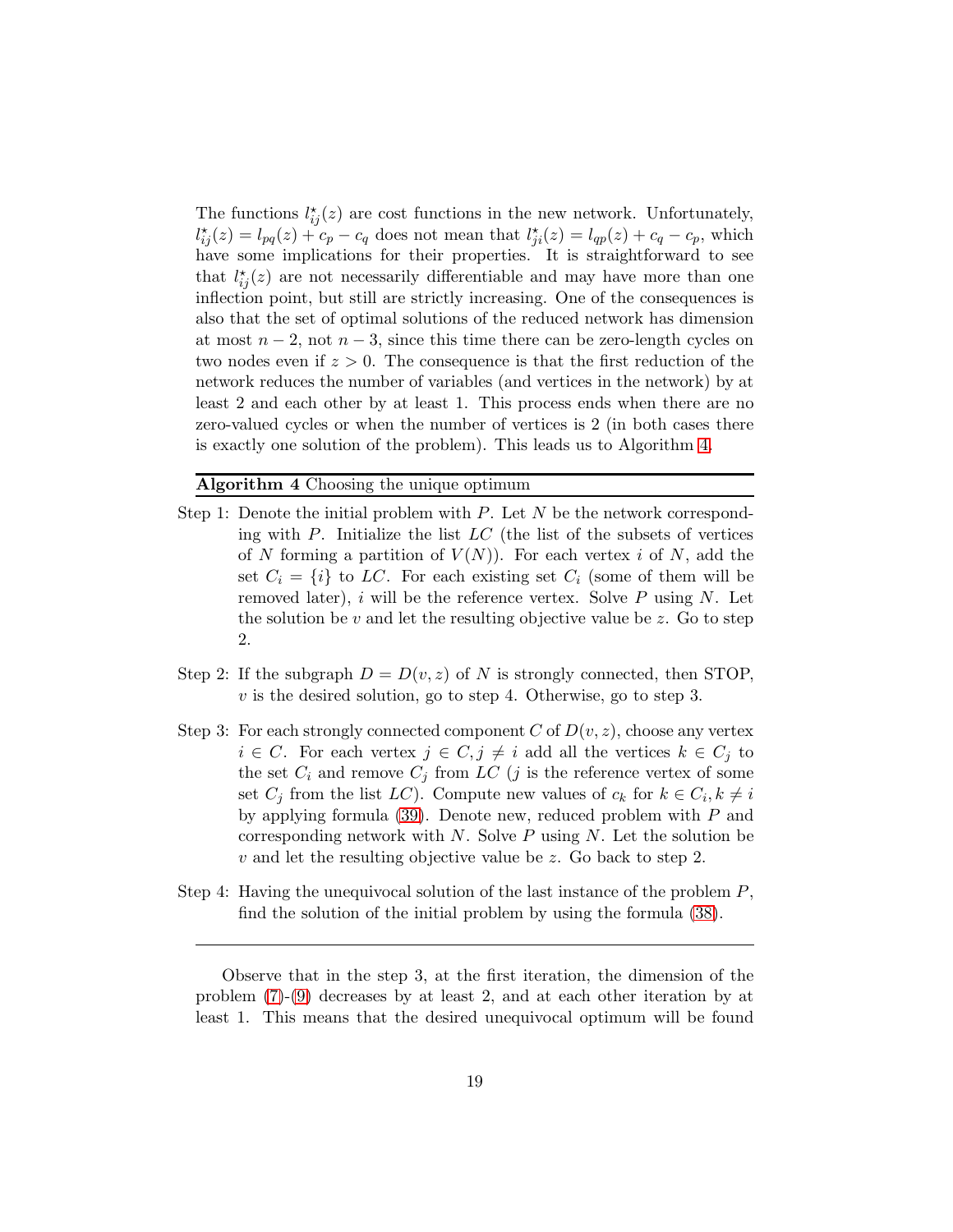after at most  $n-2$  iterations (i.e. after solving at most  $n-2$  instances of LWAE problem). Moreover, the following is true.

Theorem 5.1. *The solution obtained by the Algorithm [4](#page-18-0) is Pareto-optimal.*

*Proof.* If the above procedure ends in one step, it follows from the Theorem [4.9,](#page-16-0) that the obtained solution is unique and in consequence Pareto-optimal. If it takes more steps, the thesis follows from the following fact (see e.g. [\[Blanquero, Carrizosa and Conde \(2006\)\]](#page-21-0), Proof of Theorem 1).

Fact 5.2. *Given a solution* v of  $(4)$ *, let*  $\varepsilon_{ij} = |v_i/v_j - a_{ij}|$ *. Then* v *is Pareto-optimal if and only if for every pair*  $k \neq l, k, l \in \{1, 2, ..., n\}$ *, v is the solution of the problem:*

 $\min \varepsilon_{kl}$  (40)

$$
|v_i/v_j - a_{ij}| \le \varepsilon_{ij}, (i,j) \ne (k,l)
$$
\n(41)

$$
v_i > 0, i = 1, \dots, n. \tag{42}
$$

 $\Box$ 

### 6 Computational experiments

The algorithm has been implemented in Java and and tested for a number of randomly generated problems. The assumed accuracy level was  $\varepsilon = 0.000001$ . The application has been tested on the PC with Intel(R) Core(TM) i7-2670 QM(2.20GHz). We tested problems with  $n = 10$  and  $n = 20$  (one rather should not expect the problems of size greater than 10 in the real life, but this allowed us to examine the efficiency of our algorithms). We did not impose any conditions on the inconsistency of the initial matrix, so the elements of A were chosen uniformly at random from the set  $\{1, 2, \ldots, a_{max}\}\$ , where  $a_{max} \in \{3, 5, 10\}$ , and then the chosen elements and its reciprocal were put on two sides of the diagonal in the random order. In every case 100 problems have been solved (that gives the total number of 600 test problems). The information on the running times of Algorithm [2](#page-10-0) (Time1, in seconds), running times of Algorithm [3](#page-11-1) (Time2, in seconds) and the number of LWAE subproblems solved (#LW) are given in Table [1](#page-20-0) (AVG - average time in seconds, DEV - standard deviation, MIN - minimum time in the sample, MAX - maximum time in the sample).

As we can see, in all the cases the running times are much less than one second, which is acceptable in real life applications. The times in general increase with  $a_{max}$  and n, although there are some exceptions. The most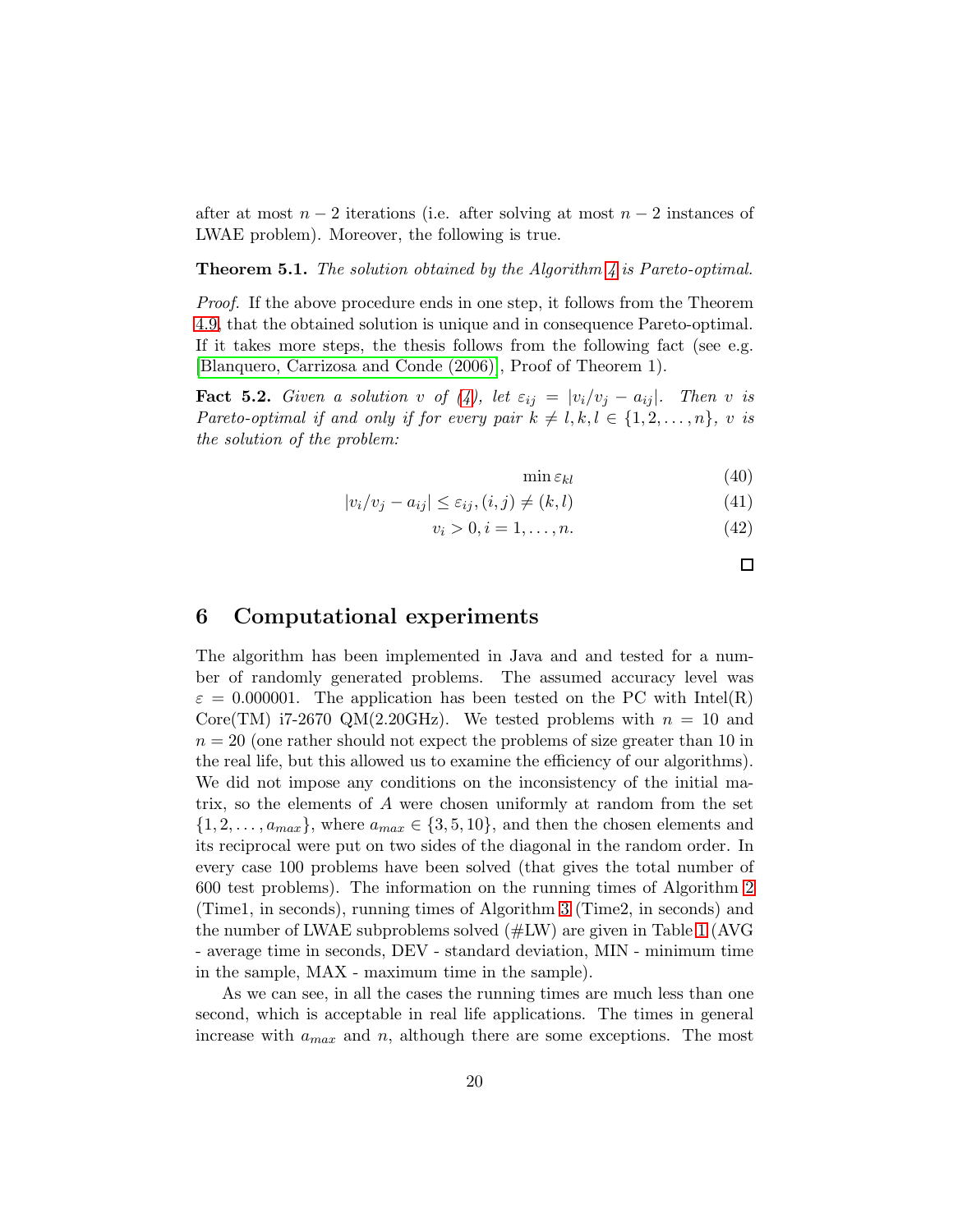| $a_{max}$ | Parameter  | $n=10$ |        |                | $n=20$ |        |      |
|-----------|------------|--------|--------|----------------|--------|--------|------|
|           |            | Time1  | Time2  | #LW            | Time1  | Time2  | #LW  |
| 3         | <b>AVG</b> | 0.0041 | 0.0024 | 3.41           | 0.0064 | 0.0021 | 1.86 |
|           | <b>DEV</b> | 0.0019 | 0.0012 | 1.07           | 0.0013 | 0.0010 | 0.73 |
|           | <b>MIN</b> | 0.0016 | 0.0005 | 1              | 0.0047 | 0.0005 |      |
|           | MAX        | 0.0125 | 0.0078 | 6              | 0.0115 | 0.0055 | 5    |
| 5         | <b>AVG</b> | 0.0038 | 0.0021 | 4.43           | 0.0110 | 0.0054 | 4.49 |
|           | <b>DEV</b> | 0.0015 | 0.0007 | 0.96           | 0.0037 | 0.0024 | 1.87 |
|           | <b>MIN</b> | 0.0016 | 0.0011 | $\overline{2}$ | 0.0059 | 0.0014 |      |
|           | MAX        | 0.0095 | 0.0045 | $\overline{7}$ | 0.0228 | 0.0117 | 10   |
| 10        | <b>AVG</b> | 0.0063 | 0.0044 | 4.80           | 0.0320 | 0.0169 | 8.67 |
|           | <b>DEV</b> | 0.0022 | 0.0014 | 1.05           | 0.0108 | 0.0048 | 1.61 |
|           | <b>MIN</b> | 0.0022 | 0.0011 | $\overline{2}$ | 0.0125 | 0.0062 | 5    |
|           | MAX        | 0.0172 | 0.0086 | 7              | 0.0578 | 0.0360 | 13   |

<span id="page-20-0"></span>Table 1: Results of tests

interesting one is probably the fact that Algorithm [4](#page-18-0) with Algorithm [3](#page-11-1) used for the LWAE subproblems ran faster for bigger problems where  $a_{max} = 3$ . The explanation of this phenomenon is probably the fact that in the presence of so little possible values of the entries of  $A$ , the bigger matrix became more consistent (the objective function became more "flat"), what resulted in smaller number of necessary runs of Algorithm [3.](#page-11-1)

One can also observe that it is more efficient to use Algorithm [3](#page-11-1) (successive canceling of negative cycles) to solve the subproblems - in all cases this algorithm behaves better than Algorithm [2](#page-10-0) (bisection).

# 7 Conclusion

In the paper we provide a new method of deriving priorities from an inconsistent Pairwise Comparison Matrix. Our method produces a Pareto-optimal solution very quickly because of using the logarithmic transformation and network algorithms. The running times are so small that the new method is competitive against other methods of finding the Pareto-efficient solutions of [\(4\)](#page-1-2).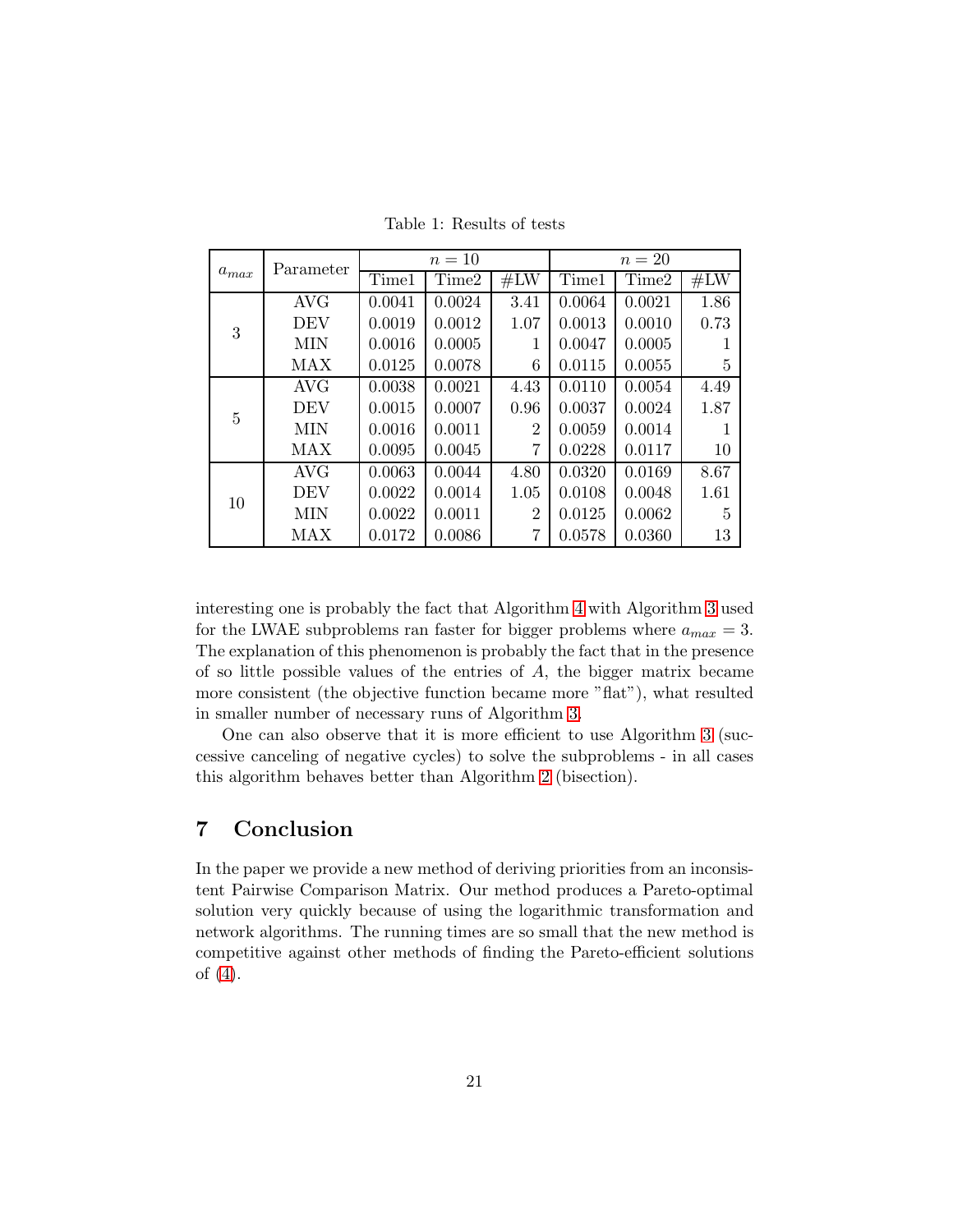An interesting open problem is whether the graph theoretic approach applied successfully in this paper can be preserved for the case of  $G_1(A, v)$ . We leave it as an open question for future research.

# Acknowledgments

The research of the first author was part of the project "Nonlinear optimization in chosen economical applications". The project was financed by the National Science Center grant awarded on the basis of the decision number DEC-2011/01/D/HS4/03543. The research of the second author was supported in part by OTKA grant 111797.

# References

- <span id="page-21-4"></span>[Ahuja, Magnanti and Orlin (1993)] Ahuja R.K., Magnanti T.L., Orlin J.B. (1993), Network Flows. Theory, Algorithms and Applications. Prentice Hall, Englewood Cliffs, New Jersey.
- <span id="page-21-5"></span>[Anderson and Björck  $(1973)$ ] Anderson N., Björck A. (1973), A new high order method of Regula Falsi type for computing a root of an equation, BIT Numerical Mathematics 13, pp. 253-264.
- <span id="page-21-2"></span>[Anholcer et al. (2011)] Anholcer M., Babiy V., Bozóki S., Koczkodaj W.W. (2010), A simplified implementation of the least squares solution for pairwise comparisons matrices, Central European Journal of Operations Research 19, Number 4, pp. 439-444.
- <span id="page-21-3"></span>[Anholcer (2012)] Anholcer M. (2012), Algorithm for deriving priorities from inconsistent pairwise comparison matrices, Multiple Criteria Decision Making 7, 9-17.
- <span id="page-21-0"></span>[Blanquero, Carrizosa and Conde (2006)] Blanquero R., Carrizosa E., Conde E. (2006), Inferring efficient weights from pairwise comparison matrices, Mathematical Methods of Operations Research 64, pp. 271- 284.
- <span id="page-21-1"></span>[Bozóki (2008)] Bozóki S. (2008), Solution of the least squares method problem of pairwise comparison matrices, Central European Journal of Operations Research 16, pp. 345-358.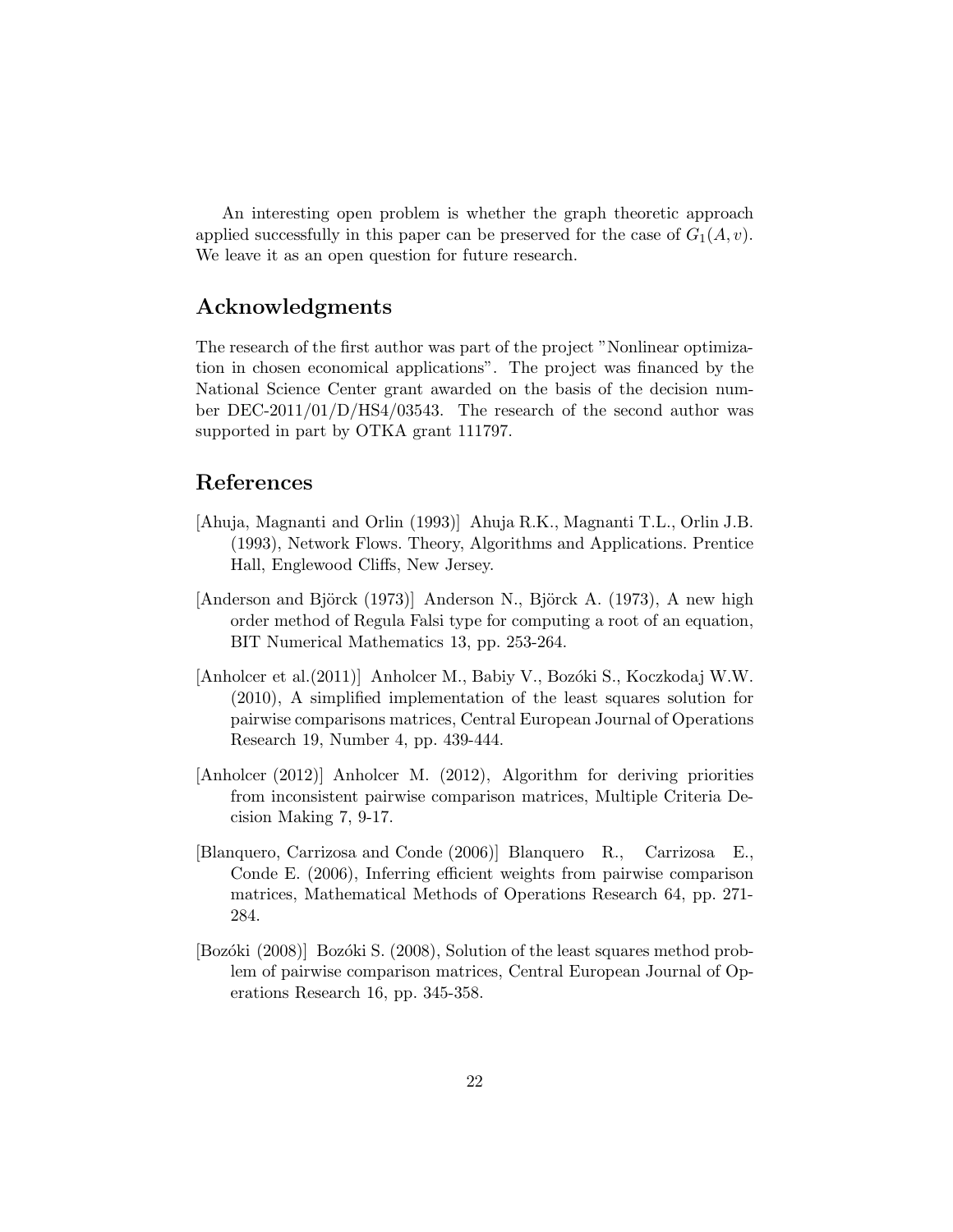- <span id="page-22-7"></span>[Bozóki (2014)] Bozóki, S. (2014), Inefficient weights from pairwise comparison matrices with arbitrarily small inconsistency, Optimization: A Journal of Mathematical Programming and Operations Research 63, pp. 1893-1901.
- <span id="page-22-2"></span>[Bozóki and Rapcsák (2008)] Bozóki S., Rapcsák T. (2008), On Saaty's and Koczkodaj's inconsistencies of pairwise comparison matrices, Journal of Global Optimization 42, pp. 157-175.
- <span id="page-22-3"></span>[Brunelli and Fedrizzi (2014)] Brunelli, M., Fedrizzi, M. (2014), Axiomatic properties of inconsistency indices for pairwise comparisons, Journal of the Operational Research Society 66, pp. 1-15.
- <span id="page-22-6"></span>[Carrizosa and Messine (2007)] Carrizosa E., Messine F.(2007), An exact global optimization method for deriving weights from pairwise comparison matrices, Journal of Global Optimization 38, pp. 237-247.
- <span id="page-22-8"></span>[Cherkassky and Goldberg (1999)] Cherkassky B.V., Goldberg A.V. (1999), Negative-cycle detection algorithms, Mathematical Programming 85, pp. 277-311.
- <span id="page-22-4"></span>[Choo and Wedley (2004)] Choo E.U., Wedley W.C. (2004), A common framework for deriving preference values from pairwise comparison matrices, Computers & Operations Research 31, pp. 893-908.
- <span id="page-22-1"></span>[Chu et al. (1979)] Chu A.T.W., Kalaba R.E., Spingarn K. (1979), A comparison of two methods for determining the weights of belonging to fuzzy sets, Journal of Optimization Theory and Application 27(4), pp. 531-538.
- <span id="page-22-5"></span>[Dopazo and González-Pachón (2003)] Dopazo E., González-Pachón J. (2003), Consistency-driven approximation of a pairwise comparison matrix, Kybernetika 39(5), pp. 561-568.
- <span id="page-22-9"></span>[Dowell and Jarratt (1971)] Dowell M., Jarratt P. (1971), A modified regula falsi method for computing the root of an equation, BIT Numerical Mathematics 11, pp. 168-174.
- <span id="page-22-0"></span>[Erkut and Tarimcilar (1991)] Erkut E., Tarimcilar M. (1991), On sensitivity analysis in the Analytic Hierarchy Process, IMA Journal of Mathematics Applied in Business & Industry 3, pp. 61-83.